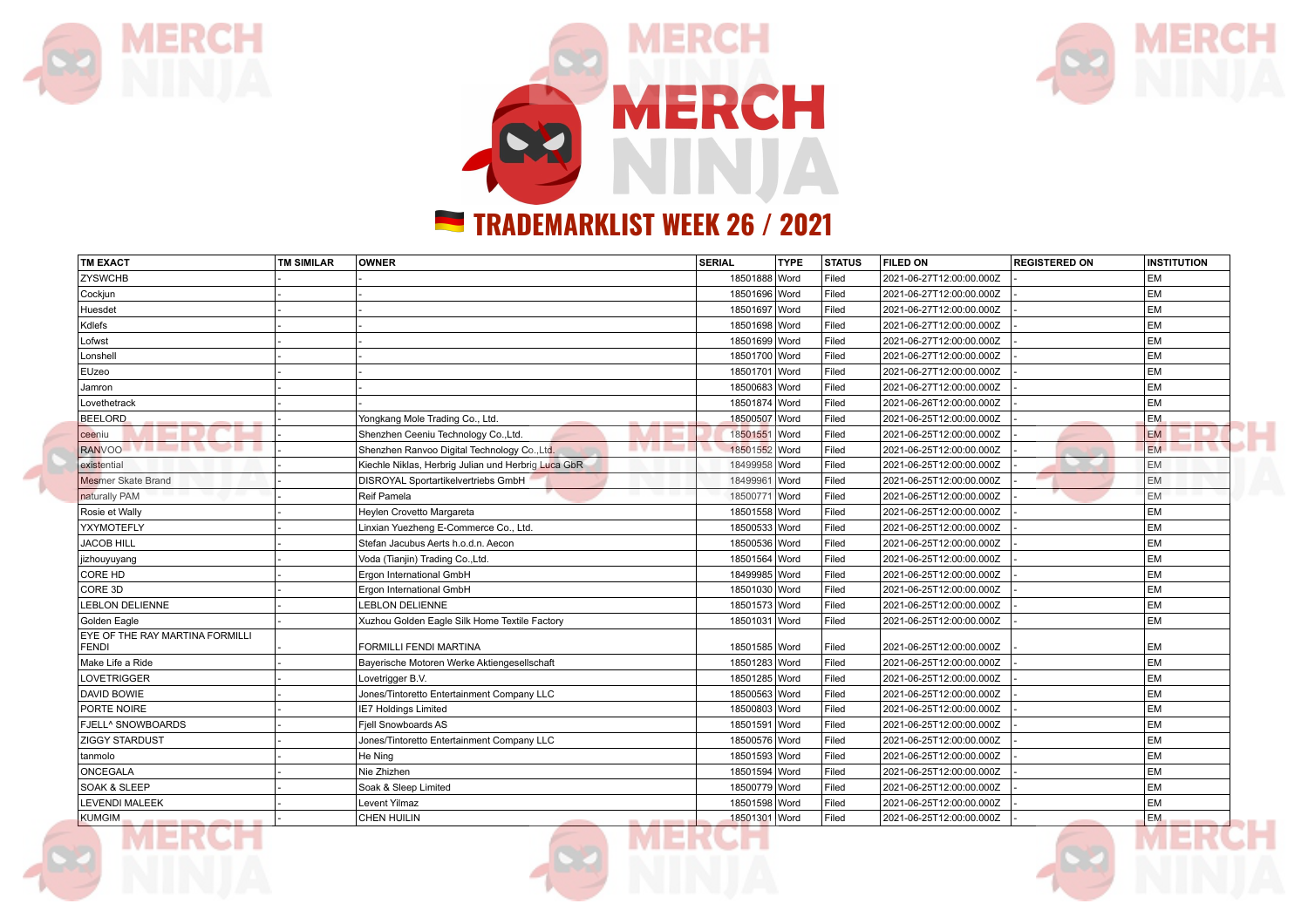



| PonyCap                                | Vestilly                                        | 18499217 Word<br>Filed | 2021-06-25T12:00:00.000Z | <b>EM</b> |
|----------------------------------------|-------------------------------------------------|------------------------|--------------------------|-----------|
| UpUDo                                  | CHEN Quan                                       | 18501609 Word<br>Filed | 2021-06-25T12:00:00.000Z | EM        |
| OFFICINE GENERALE DAILY CLASSICS       | OFFICINE GENERALE                               | 18501610 Word<br>Filed | 2021-06-25T12:00:00.000Z | EM        |
| SBLUEE                                 | Shenzhen Qingren Technology Co., Ltd.           | 18500588 Word<br>Filed | 2021-06-25T12:00:00.000Z | EM        |
| <b>UAVI REPUBLIC</b>                   | Pacella Claudia                                 | 18500604 Word<br>Filed | 2021-06-25T12:00:00.000Z | EM        |
| THE TIGER OF MALAYSIA                  | <b>KARTROI LLC</b>                              | 18501634 Word<br>Filed | 2021-06-25T12:00:00.000Z | EM        |
| <b>FLAMHIVE</b>                        | STARK SalesLine UG (haftungsbeschränkt)         | 18501657 Word<br>Filed | 2021-06-25T12:00:00.000Z | EM        |
| <b>PURE</b>                            | HANDELSONDERNEMING KUBUS BV                     | 18501667 Word<br>Filed | 2021-06-25T12:00:00.000Z | EM        |
| <b>LEBLON DELIENNE</b>                 | <b>LEBLON DELIENNE</b>                          | 18501669 Word<br>Filed | 2021-06-25T12:00:00.000Z | EM        |
| OHANA                                  | HANDELSONDERNEMING KUBUS BV                     | Filed<br>18501671 Word | 2021-06-25T12:00:00.000Z | EM        |
| Zen Living                             | Veano One GmbH                                  | 18501348 Word<br>Filed | 2021-06-25T12:00:00.000Z | EM        |
| Dad's Joke                             | Artisan Spirits Box UAB                         | 18500658 Word<br>Filed | 2021-06-25T12:00:00.000Z | EM        |
| Lage der Nation                        | Lage der Nation Media GmbH & Co. KG             | 18501854 Word<br>Filed | 2021-06-25T12:00:00.000Z | EM        |
| Lage Academy                           | Lage der Nation Media GmbH & Co. KG             | 18501859 Word<br>Filed | 2021-06-25T12:00:00.000Z | EM        |
| JAEGER                                 | Marks and Spencer (Jaeger) Limited              | 18501860 Word<br>Filed | 2021-06-25T12:00:00.000Z | EM        |
| Lage live                              | Lage der Nation Media GmbH & Co. KG             | Filed<br>18501861 Word | 2021-06-25T12:00:00.000Z | EM        |
| girlhood                               | Dai David                                       | 18501365 Word<br>Filed | 2021-06-25T12:00:00.000Z | EM        |
| <b>CAROLINA PELLONI</b>                | Bikbaeva Gulsina                                | 18502084 Word<br>Filed | 2021-06-25T12:00:00.000Z | EM        |
| <b>DECEIT</b>                          | World Makers Limited                            | 18501865 Word<br>Filed | 2021-06-25T12:00:00.000Z | EM        |
| YDLIHUA                                |                                                 | 18501867 Word<br>Filed | 2021-06-25T12:00:00.000Z | EM        |
| Goopig                                 |                                                 | 18501869 Word<br>Filed | 2021-06-25T12:00:00.000Z | EM        |
| <b>HXSZWJJ</b>                         |                                                 | 18501368 Word<br>Filed | 2021-06-25T12:00:00.000Z | EM        |
| <b>IZZKDE</b>                          |                                                 | 18501871 Word<br>Filed | 2021-06-25T12:00:00.000Z | <b>EM</b> |
| <b>VERMARC DESCRIPTION OF PROPERTY</b> | . <del>.</del><br><b>VERMARCSPORT</b>           | 18500116 Word<br>Filed | 2021-06-24T12:00:00.000Z | EM.       |
| <b>UGLY DUKLING</b>                    | Ugly Dukling Inc.                               | 18499872 Word<br>Filed | 2021-06-24T12:00:00.000Z | EM        |
| <b>BAM</b>                             | Bamboo Clothing LTD                             | 18500446 Word<br>Filed | 2021-06-24T12:00:00.000Z | EM        |
| Snapink                                | Shenzhen Shenmi Network Technology Co., Ltd.    | 18500365 Word<br>Filed | 2021-06-24T12:00:00.000Z | <b>EM</b> |
| Korres                                 | Wenzhou Guochen Footwear Industry Co.Ltd.       | 18499815 Word<br>Filed | 2021-06-24T12:00:00.000Z | EM        |
| UltraKey                               | Zhu Mingzhe                                     | 18499592 Word<br>Filed | 2021-06-24T12:00:00.000Z | EM        |
| <b>CLE D'ARCH</b>                      | YIWU LOULI TRADING CO., LTD.                    | 18499867 Word<br>Filed | 2021-06-24T12:00:00.000Z | EM        |
| 5ONE                                   | 4goodz bv                                       | 18500151 Word<br>Filed | 2021-06-24T12:00:00.000Z | EM        |
| SHANLIANG                              | Xiamen Tangxue Trading Co., Ltd.                | Filed<br>18499932 Word | 2021-06-24T12:00:00.000Z | EM        |
| <b>SJBYST</b>                          | Pujiang Juaisi Electronic Commerce Co., Ltd.    | 18500125 Word<br>Filed | 2021-06-24T12:00:00.000Z | EM        |
| NorthFin                               | Mountjoy Jeff                                   | 18499858 Word<br>Filed | 2021-06-24T12:00:00.000Z | EM        |
| ZRMSA                                  | LiangHua Xu                                     | Filed<br>18499641 Word | 2021-06-24T12:00:00.000Z | EM        |
| <b>UAZEO</b>                           | LiangHua Xu                                     | 18499644 Word<br>Filed | 2021-06-24T12:00:00.000Z | EM        |
| ONE MORE TIME                          | Somco Music Group AB                            | 18500448 Word<br>Filed | 2021-06-24T12:00:00.000Z | EM        |
| MELODRAMA QUEENS                       | Somco Music Group AB                            | Filed<br>18500452 Word | 2021-06-24T12:00:00.000Z | EM        |
| <b>SUPERLOVE</b>                       | Czech Healthcare s.r.o.                         | 18499940 Word<br>Filed | 2021-06-24T12:00:00.000Z | EM        |
| <b>MDNS</b>                            | SAS AUPA HOFF                                   | 18499941 Word<br>Filed | 2021-06-24T12:00:00.000Z | EM        |
| TRÎJON                                 | Netzer Patrick                                  | 18500506 Word<br>Filed | 2021-06-24T12:00:00.000Z | EM        |
| HAGANE                                 | HGN S.R.L.                                      | Filed<br>18499609 Word | 2021-06-24T12:00:00.000Z | EM        |
| RALATEAM                               | Ralawise Ltd                                    | 18500486 Word<br>Filed | 2021-06-24T12:00:00.000Z | EM        |
| THE VS COLLECTIVE                      | Victoria's Secret Stores Brand Management, LLC  | 18500237 Word<br>Filed | 2021-06-24T12:00:00.000Z | EM        |
| Kaserlin                               | Guangzhou Zhengyuan Trading Co., Ltd.           | 18499228 Word<br>Filed | 2021-06-23T12:00:00.000Z | EM        |
| Foucome                                | Guangzhou Zhiyuan Qianli Trading Co., Ltd.      | 18499227 Word<br>Filed | 2021-06-23T12:00:00.000Z | EM        |
| QZCEO                                  | Xie Yuanqiong                                   | 18498990 Word<br>Filed | 2021-06-23T12:00:00.000Z | EM        |
| <b>NOTHOMME</b>                        | Hangzhou Xinhe Clothing Co., Ltd.<br><b>All</b> | 18499230 Word<br>Filed | 2021-06-23T12:00:00.000Z | EM        |

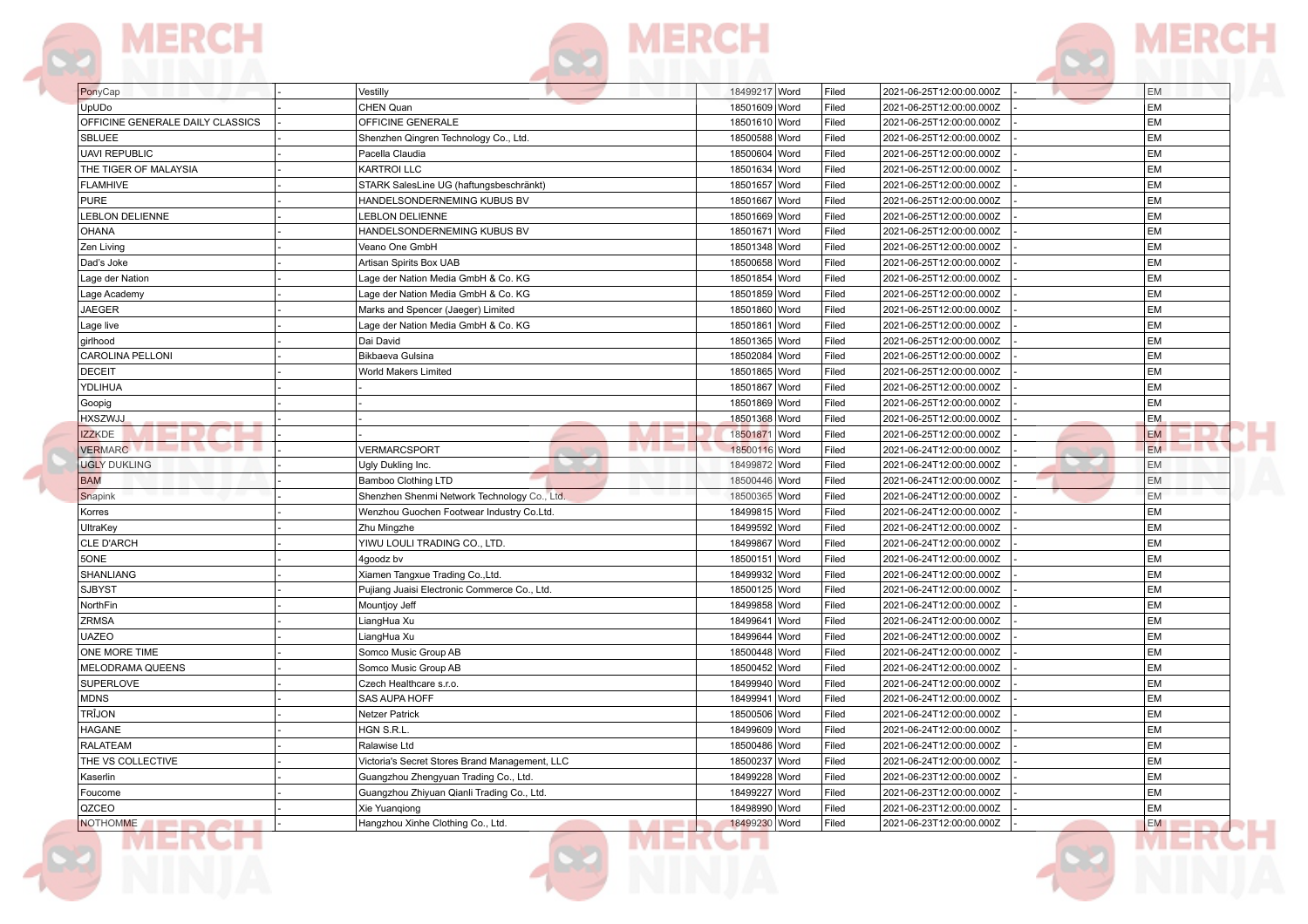



| <b>HOBIBEAR</b>             | Ye Chaochen                                                     | 18499237 Word           | Filed | 2021-06-23T12:00:00.000Z | <b>EM</b>      |
|-----------------------------|-----------------------------------------------------------------|-------------------------|-------|--------------------------|----------------|
| <b>TOEDNNQ</b>              | Ye Chaochen                                                     | 18499235   Word         | Filed | 2021-06-23T12:00:00.000Z | EM             |
| Unicoco                     | Hu xiaohan                                                      | 18498883 Word           | Filed | 2021-06-23T12:00:00.000Z | EM             |
| LA PISCINE THE LABEL        | Muracchini Giovanni                                             | 18497881 Word           | Filed | 2021-06-23T12:00:00.000Z | EM             |
| cape clique                 | <b>J&amp;H TIMES LIMITED</b>                                    | 18499510 Word           | Filed | 2021-06-23T12:00:00.000Z | EM             |
| ookten                      | Shenzhen Numate Electronic Technology Co., Ltd.                 | 18500281 Word           | Filed | 2021-06-23T12:00:00.000Z | EM             |
| yogassion                   | Hangzhou Zewo Network Technology Co., Ltd.                      | 18499780 Word           | Filed | 2021-06-23T12:00:00.000Z | EM             |
| Gumstyle                    | Chen Dandan                                                     | 18499519 Word           | Filed | 2021-06-23T12:00:00.000Z | EM             |
| <b>AMPHIRI</b>              | <b>KELLY RACHEL ANN</b>                                         | 18499513 Word           | Filed | 2021-06-23T12:00:00.000Z | EM             |
| LIVE ALIVE FEEL GOOD        | Pure Romance, LLC                                               | 18499487 Word           | Filed | 2021-06-23T12:00:00.000Z | EM             |
| LIVE ALIVE                  | Pure Romance, LLC                                               | 18499497 Word           | Filed | 2021-06-23T12:00:00.000Z | EM             |
| GAME 7                      | G7 IP Holdings, LLC                                             | 18500031<br>Word        | Filed | 2021-06-23T12:00:00.000Z | EM             |
| THREADHEADS                 | thread heads pty Itd                                            | 18499515 Word           | Filed | 2021-06-23T12:00:00.000Z | EM             |
| pro-jct                     | pro-jct ApS                                                     | 18498965 Word           | Filed | 2021-06-23T12:00:00.000Z | EM             |
| <b>ARTEL</b>                | SCHWEIZER KAPITAL HOLDING AG                                    | 18499804 Word           | Filed | 2021-06-23T12:00:00.000Z | EM             |
| M-Circuit                   | Exercisemaster Oy                                               | 18500033 Word           | Filed | 2021-06-23T12:00:00.000Z | EM             |
| <b>OCTEYA</b>               | Amazio UG (haftungsbeschränkt)                                  | 3020212298881<br>Word   | Filed | 2021-06-23T12:00:00.000Z | DE             |
| <b>SUGAR APPAREL</b>        | Osmers, Jaan                                                    | 3020212298989 Word      | Filed | 2021-06-23T12:00:00.000Z | DE             |
| <b>ZEV STATION</b>          | ZEV Station, LLC                                                | 18498131<br>Word        | Filed | 2021-06-23T12:00:00.000Z | EM             |
| <b>NEWTUSFAN</b>            | WEI TU GARMENT CO., LTD                                         | 18498997 Word           | Filed | 2021-06-23T12:00:00.000Z | EM             |
| <b>OIGAE</b>                | QINGDAO VANKING HOME TEXTILES CO., LTD                          | 18499006 Word           | Filed | 2021-06-23T12:00:00.000Z | EM             |
| PIKABU                      | Guangzhou Cuitemi International Trade Co., Ltd.                 | 18500247 Word           | Filed | 2021-06-23T12:00:00.000Z | <b>EM</b>      |
| Bonu                        | Guangzhou Cuitemi International Trade Co., Ltd.                 | 18500248 Word           | Filed | 2021-06-23T12:00:00.000Z | <b>EM</b>      |
| DOBAE <b>DOBAE</b>          | <b>AVAIL</b><br>Guangzhou Cuitemi International Trade Co., Ltd. | 18500250 Word           | Filed | 2021-06-23T12:00:00.000Z | <b>EM</b><br>. |
| Gebell                      | Guangzhou Cuitemi International Trade Co., Ltd.                 | 18500251 Word           | Filed | 2021-06-23T12:00:00.000Z | <b>EM</b>      |
| <b>STAROSSI</b>             | Starostecki Łukasz                                              | 18498994 Word           | Filed | 2021-06-23T12:00:00.000Z | <b>EM</b>      |
| <b>JORYEE</b>               | Guangzhou Cuitemi International Trade Co., Ltd.                 | 18500253 Word           | Filed | 2021-06-23T12:00:00.000Z | <b>EM</b>      |
| Keho                        | Guangzhou Cuitemi International Trade Co., Ltd.                 | 18500256 Word           | Filed | 2021-06-23T12:00:00.000Z | EM             |
| Kodior                      | Guangzhou Cuitemi International Trade Co., Ltd.                 | 18500258 Word           | Filed | 2021-06-23T12:00:00.000Z | EM             |
| <b>KQueenStar Direct</b>    | Guangzhou Cuitemi International Trade Co., Ltd.                 | 18500261<br><b>Word</b> | Filed | 2021-06-23T12:00:00.000Z | EM             |
| GuyPolsen                   | Zhongshan Lifu Sports Goods Co., Ltd.                           | 18499256 Word           | Filed | 2021-06-23T12:00:00.000Z | EM             |
| <b>MIYING</b>               | Guangzhou Cuitemi International Trade Co., Ltd.                 | 18500263 Word           | Filed | 2021-06-23T12:00:00.000Z | EM             |
| YAKASU                      | Guangzhou Cuitemi International Trade Co., Ltd.                 | 18500264 Word           | Filed | 2021-06-23T12:00:00.000Z | EM             |
| <b>DEVOLVER DIGITAL</b>     | Devolver Digital, Inc.                                          | 18498984 Word           | Filed | 2021-06-23T12:00:00.000Z | EM             |
| YONHEE                      | Guangzhou Cuitemi International Trade Co., Ltd.                 | 18500266 Word           | Filed | 2021-06-23T12:00:00.000Z | EM             |
| <b>VIVOBRA</b>              | VIVOVITA, trgovina in posredništvo, d.o.o.                      | 18500042 Word           | Filed | 2021-06-23T12:00:00.000Z | EM             |
| 8a                          | SNAP OUTDOOR SPÓŁKA Z OGRANICZONĄ ODPOWIEDZIALNOŚCIĄ            | 18498937 Word           | Filed | 2021-06-23T12:00:00.000Z | EM             |
| <u>Chiara.na</u>            | <b>NASCIMBEN CHIARA</b>                                         | 18498905 Word           | Filed | 2021-06-23T12:00:00.000Z | EM             |
| ENDLESSAMORE                | Williams Jorell                                                 | 18500061<br><b>Word</b> | Filed | 2021-06-23T12:00:00.000Z | EM             |
| linemoon                    | Li Kadi                                                         | 18500268 Word           | Filed | 2021-06-23T12:00:00.000Z | EM             |
| <b>BOVOU</b>                | Bovou AB                                                        | 18500322 Word           | Filed | 2021-06-23T12:00:00.000Z | EM             |
| SINNENreich                 | Thermalbad Füssing GmbH                                         | 18499790 Word           | Filed | 2021-06-23T12:00:00.000Z | EM             |
| Gio Alfons                  | Sambito Alfonso                                                 | 18499802 Word           | Filed | 2021-06-23T12:00:00.000Z | EM             |
| Wuisimiy                    | <b>WANG Hongrong</b>                                            | 18500361 Word           | Filed | 2021-06-23T12:00:00.000Z | EM             |
| LEaT                        | Ebner Media Group GmbH & Co. KG                                 | 18499250 Word           | Filed | 2021-06-23T12:00:00.000Z | EM             |
| <b>MOONSISTERS</b>          | Lexmond vs Lexmond B.V.                                         | 18500355 Word           | Filed | 2021-06-23T12:00:00.000Z | EM             |
| SWIMBIRD                    | Zambezi Sports Inc.                                             | 18499792 Word           | Filed | 2021-06-23T12:00:00.000Z | EM             |
| <b>PATH TO NET POSITIVE</b> | <b>TBL Licensing LLC</b><br><b>Band Control</b>                 | 18500347 Word           | Filed | 2021-06-23T12:00:00.000Z | EM             |
|                             |                                                                 |                         |       |                          |                |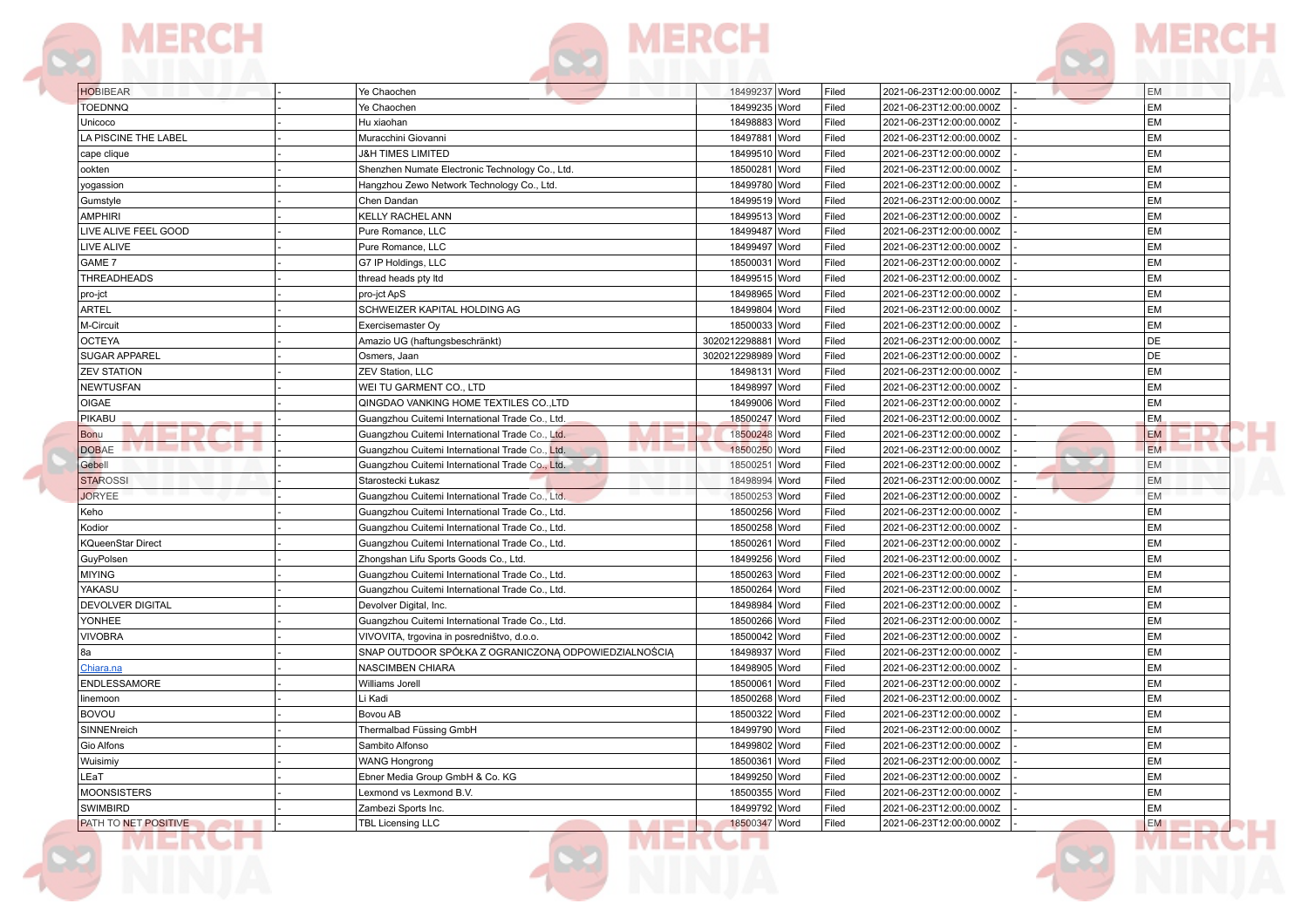



| <b>CULT GAIA</b>              | Jasmin Larian, LLC<br><b>ZEV Station, LLC</b>                                            | 18500351 Word                  | Filed          | 2021-06-23T12:00:00.000Z                             | EM              |
|-------------------------------|------------------------------------------------------------------------------------------|--------------------------------|----------------|------------------------------------------------------|-----------------|
| FastLane                      |                                                                                          | 18498133 Word                  | Filed          | 2021-06-23T12:00:00.000Z                             | EM              |
| Shiba Army                    | Schneider, Michael                                                                       | 3020212298849 Word             | Filed          | 2021-06-23T12:00:00.000Z                             | DE              |
| Mineni<br>ORSOLA MAINARDIS    | Kresbach Chiara<br><b>MAINARDIS ORSOLA</b>                                               | 18499205 Word<br>18497991 Word | Filed<br>Filed | 2021-06-22T12:00:00.000Z<br>2021-06-22T12:00:00.000Z | EM<br><b>EM</b> |
| Sumugi                        | Shenzhen Yinyuan Jewelry Co., Ltd.                                                       | 18497696 Word                  | Filed          | 2021-06-22T12:00:00.000Z                             | <b>EM</b>       |
|                               | Shenzhen Yinyuan Jewelry Co., Ltd.                                                       | 18497698 Word                  | Filed          | 2021-06-22T12:00:00.000Z                             | EM              |
| lgemy<br>Changtai             | Shenzhen Yinyuan Jewelry Co., Ltd.                                                       | 18497697 Word                  | Filed          | 2021-06-22T12:00:00.000Z                             | EМ              |
| <b>GOLETULD</b>               | Zhou Haifeng                                                                             | 18483537 Word                  | Filed          | 2021-06-22T12:00:00.000Z                             | <b>EM</b>       |
| <b>ROBERTO BULLI</b>          | <b>GRUPPO CADINI S.R.L.</b>                                                              | 18497735 Word                  | Filed          | 2021-06-22T12:00:00.000Z                             | EM              |
| Herzflimmern                  | Metrophon Music Spain SL                                                                 | 18498082 Word                  | Filed          | 2021-06-22T12:00:00.000Z                             | EM              |
| prilidia                      | Kahriman, Nurkan                                                                         | 3020211109279 Word             | Filed          | 2021-06-22T12:00:00.000Z                             | DE              |
| Spitboards                    | Grbovic, Milan                                                                           | 3020210135616 Word             | Filed          | 2021-06-22T12:00:00.000Z                             | DE              |
| Brakini                       | Schwarz, Lydia                                                                           | 3020212298601 Word             | Filed          | 2021-06-22T12:00:00.000Z                             | DE              |
| Pink Airline                  | applicant missing                                                                        | 3020212298563 Word             | Filed          | 2021-06-22T12:00:00.000Z                             | DE              |
| lokaltextil                   | Pester-Weißbach, Marcus                                                                  | 3020212298105 Word             | Filed          | 2021-06-22T12:00:00.000Z                             | DE              |
| Kiikingsports                 | Bez, Stefan                                                                              | 3020210135551 Word             | Filed          | 2021-06-22T12:00:00.000Z                             | DE              |
| <b>HELMUTSSON</b>             | Rönsch, Karsten                                                                          | 3020212298555 Word             | Filed          | 2021-06-22T12:00:00.000Z                             | DE              |
| <b>CAPRINESS</b>              | <b>FIORE VALERIA</b>                                                                     | 18497709 Word                  | Filed          | 2021-06-22T12:00:00.000Z                             | EM              |
| 1a1a                          | XIAMEN LUCKBEAN TECHNOLOGY CO., LTD.                                                     | 18498734 Word                  | Filed          | 2021-06-22T12:00:00.000Z                             | EM              |
| <b>CAPRINESS</b>              | <b>FIORE VALERIA</b>                                                                     | 18497771 Word                  | Filed          | 2021-06-22T12:00:00.000Z                             | <b>EM</b>       |
| <b>CAPRINESS</b>              | <b>FIORE VALERIA</b>                                                                     | 18497775 Word                  | Filed          | 2021-06-22T12:00:00.000Z                             | <b>EM</b>       |
| mahalo                        | Szkólski Jacek                                                                           | 18497744 Word                  | Filed          | 2021-06-22T12:00:00.000Z                             | <b>EM</b>       |
| ------<br><b>WALLDERINSKA</b> | <b>AVAILABLE</b><br>Wallderinska Gruppen AB                                              | 18497823 Word                  | Filed          | 2021-06-22T12:00:00.000Z                             | <b>EM</b>       |
| <b>LILIDOREI</b>              | <b>ELP Ventures Limited</b>                                                              | 18497841 Word                  | Filed          | 2021-06-22T12:00:00.000Z                             | EM              |
| <b>POOKIEDHU</b>              | <b>ELP Ventures Limited</b>                                                              | 18497850 Word                  | Filed          | 2021-06-22T12:00:00.000Z                             | EM              |
| <b>DEL CARMINE</b>            | LABORATORIO DEL CARMINE S.R.L                                                            | 18497776 Word                  | Filed          | 2021-06-22T12:00:00.000Z                             | <b>EM</b>       |
| varrinzini                    | Schmitz Ulrich                                                                           | 18498768 Word                  | Filed          | 2021-06-22T12:00:00.000Z                             | EM              |
| ZXBJIAXIN                     | Guangzhou Xinfangjuan Electronic Commerce Co., Ltd.                                      | 18498453 Word                  | Filed          | 2021-06-22T12:00:00.000Z                             | EM              |
| <b>VAGARY KALON</b>           | VAGARY KALON UNIVERSE, S.L.                                                              | 18497505 Word                  | Filed          | 2021-06-22T12:00:00.000Z                             | EM              |
| Yunrui                        | FuQing JunRui Trading Co., Ltd.                                                          | 18497946 Word                  | Filed          | 2021-06-22T12:00:00.000Z                             | <b>EM</b>       |
| ZWGOOO                        | Guangzhou Xintuanmei Garment Co., Ltd                                                    | 18497488 Word                  | Filed          | 2021-06-22T12:00:00.000Z                             | EM              |
| <b>TACTDEiKia</b>             | Guangzhou Yizhixian Trading Company                                                      | 18497950 Word                  | Filed          | 2021-06-22T12:00:00.000Z                             | EM              |
| Lemon Ribbon                  | Shenzhen kjin gifts co., Itd                                                             | 18497987 Word                  | Filed          | 2021-06-22T12:00:00.000Z                             | <b>EM</b>       |
| <b>AFFENTEX</b>               | FOND OF GmbH                                                                             | 18497711 Word                  | Filed          | 2021-06-22T12:00:00.000Z                             | <b>EM</b>       |
| <b>AURUMTAERAPI</b>           | MECCANICA S.T.M. SRL                                                                     | 18498706 Word                  | Filed          | 2021-06-22T12:00:00.000Z                             | EM              |
| Yanideer                      | Nanjing Migratory Bird Apparel Co., Ltd                                                  | 18498705 Word                  | Filed          | 2021-06-22T12:00:00.000Z                             | EM              |
| LAIQIAN                       | Shenzhen Meiyan Network Technology Co., Ltd.                                             | 18497695 Word                  | Filed          | 2021-06-22T12:00:00.000Z                             | EM              |
| OlafOlaf                      | Olaf Namestnik s.p.                                                                      | 18497489 Word                  | Filed          | 2021-06-22T12:00:00.000Z                             | EМ              |
| <b>HEYDRESS</b>               | <b>HeyDress Oy</b>                                                                       | 18498101 Word<br>18499459 Word | Filed          | 2021-06-22T12:00:00.000Z                             | EM              |
| mindmonkeys                   | <b>OWLBOOK GmbH</b>                                                                      |                                | Filed          | 2021-06-22T12:00:00.000Z                             | EM<br>EM        |
| <b>CYCSKILE</b><br>SENZAFINE  | Shenzhen Da Lan Jing Technology Co., Ltd<br>Chang He Human Resource (Shenzhen) Co., Ltd. | 18497807 Word<br>18497579 Word | Filed          | 2021-06-22T12:00:00.000Z<br>2021-06-22T12:00:00.000Z | EM              |
| Abtel                         | Tianjin Shengxiang Technology Ltd.                                                       | 18498744 Word                  | Filed<br>Filed |                                                      | EM              |
|                               | <b>Buckler Boots Limited</b>                                                             |                                |                | 2021-06-22T12:00:00.000Z                             | EM              |
| <b>Buckshot</b><br>Meinabsatz | Chengdu oumei Network Information Technology Co. Ltd                                     | 18498804 Word<br>18497961 Word | Filed<br>Filed | 2021-06-22T12:00:00.000Z<br>2021-06-22T12:00:00.000Z | EM              |
| ZOSIVC                        | Zhang Wenhua                                                                             | 18497726 Word                  | Filed          | 2021-06-22T12:00:00.000Z                             | EM              |
|                               | Kopp Constanze<br><b>Contract Contract</b>                                               | 18499223 Word                  | Filed          | 2021-06-22T12:00:00.000Z                             | EM              |



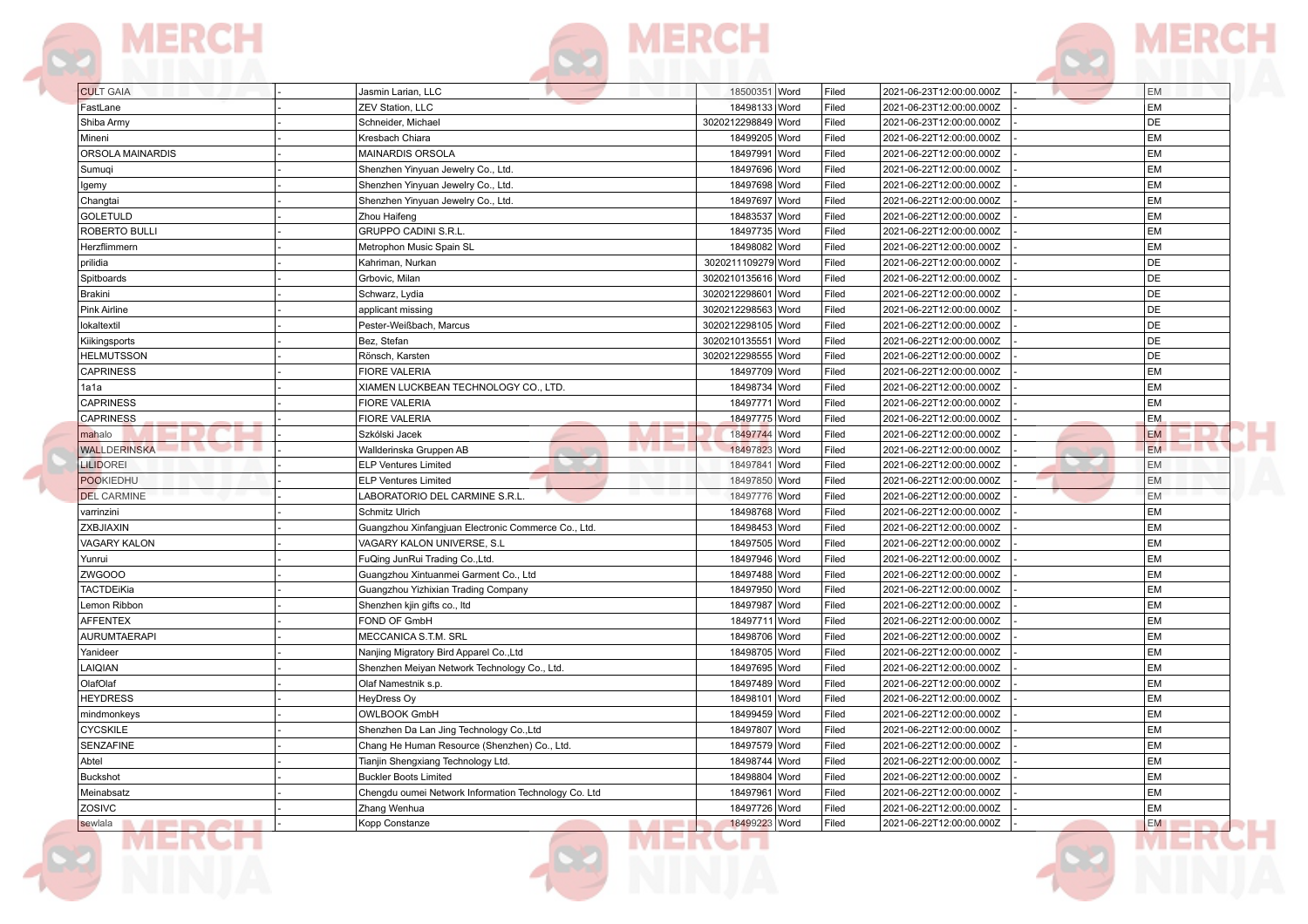



| <b>EUFY</b>              | Anker Innovations Limited                                                 | 18498811 Word      | Filed | 2021-06-22T12:00:00.000Z | <b>EM</b> |
|--------------------------|---------------------------------------------------------------------------|--------------------|-------|--------------------------|-----------|
| EVERYDAY LUXURY FEELING  | Everyday Luxury Feeling A/S                                               | 18497591 Word      | Filed | 2021-06-22T12:00:00.000Z | <b>EM</b> |
| FAME YOUR GAME           | Fédération Internationale de Football Association (FIFA)                  | 18498083 Word      | Filed | 2021-06-22T12:00:00.000Z | <b>EM</b> |
| TrashandChic             | Bruno. Mirko                                                              | 3020212298466 Word | Filed | 2021-06-22T12:00:00.000Z | DE        |
| Keksliebe                | Wuttke, Holger                                                            | 3020212297494 Word | Filed | 2021-06-22T12:00:00.000Z | DE        |
| Hubimeter                | Hubertus Kräuterspirituosen GmbH                                          | 3020210135586 Word | Filed | 2021-06-22T12:00:00.000Z | DE        |
| Sollini                  | Kosmaten GbR (vertretungsberechtigte Gesellschafter: Tim Grieshammer, 701 | 3020210135454 Word | Filed | 2021-06-22T12:00:00.000Z | DE        |
| Frauvorragend            | Holker, Melina                                                            | 3020212298679 Word | Filed | 2021-06-22T12:00:00.000Z | DE        |
| baowang                  | Wenshuo Li                                                                | 18496690 Word      | Filed | 2021-06-21T12:00:00.000Z | <b>EM</b> |
| Story of 25              | Heyne Achim                                                               | 18497363 Word      | Filed | 2021-06-21T12:00:00.000Z | <b>EM</b> |
| Schmackofazzo            | Keller, Jonas                                                             | 3020212296080 Word | Filed | 2021-06-21T12:00:00.000Z | DE        |
| Superkunst               | Vorwerker Diakonie gemeinnützige GmbH                                     | 3020212295726 Word | Filed | 2021-06-21T12:00:00.000Z | DE        |
| HanseartischHolthusen    | Holthusen, Hülya                                                          | 3020211108175 Word | Filed | 2021-06-21T12:00:00.000Z | DE        |
| A115                     | Roddymotion UG (haftungsbeschränkt)                                       | 3020211108477 Word | Filed | 2021-06-21T12:00:00.000Z | DE        |
| FC Hollywood             | Schaltwerk Digital GmbH & Co. KG                                          | 3020211108647 Word | Filed | 2021-06-21T12:00:00.000Z | DE        |
| Polychain Monsters       | EGL Collectibles UG (haftungsbeschränkt)                                  | 3020211108213 Word | Filed | 2021-06-21T12:00:00.000Z | DE        |
| sächsi                   | Kellner, Mirko                                                            | 3020212297206 Word | Filed | 2021-06-21T12:00:00.000Z | DE        |
| Atelier Oblique          | Atelier Oblique GmbH                                                      | 3020212296331 Word | Filed | 2021-06-21T12:00:00.000Z | DE        |
| LAFARON                  | Kellner, Beate                                                            | 3020212297192 Word | Filed | 2021-06-21T12:00:00.000Z | DE        |
| Schmacko                 | Keller, Jonas                                                             | 3020212297109 Word | Filed | 2021-06-21T12:00:00.000Z | DE        |
| NINA KENDOSA             | <b>TORDJMAN Evelyne</b>                                                   | 18497356 Word      | Filed | 2021-06-21T12:00:00.000Z | <b>EM</b> |
| Gbnsui                   | Shenzhen Qingguoyuan Technology Co., Ltd.                                 | 18497412 Word      | Filed | 2021-06-21T12:00:00.000Z | <b>EM</b> |
| Ernkv                    | Shenzhen Xingzishuang Electronic Commerce Co., Ltd.                       | 18497410 Word      | Filed | 2021-06-21T12:00:00.000Z | <b>EM</b> |
| ┅<br><b>Wkkout</b>       | 878 E<br>Shenzhen Weijinuo Toys Co., Ltd.                                 | 18497416 Word      | Filed | 2021-06-21T12:00:00.000Z | <b>EM</b> |
| Ebsuk                    | Guangzhou Bohao E-commerce Trading Co., Ltd.                              | 18497406 Word      | Filed | 2021-06-21T12:00:00.000Z | <b>EM</b> |
|                          | <b>GIC Consulting GmbH</b>                                                | 18497036 Word      | Filed | 2021-06-21T12:00:00.000Z | <b>EM</b> |
| tastexpress              | <b>ISERIA</b>                                                             |                    |       |                          | <b>EM</b> |
| <b>ISERIA</b>            |                                                                           | 18498147 Word      | Filed | 2021-06-21T12:00:00.000Z |           |
| Perstysong               | Lai Fu'an<br><b>Bothen Fred</b>                                           | 18496965 Word      | Filed | 2021-06-21T12:00:00.000Z | <b>EM</b> |
| RUHRCULT                 |                                                                           | 18498691 Word      | Filed | 2021-06-21T12:00:00.000Z | <b>EM</b> |
| Amazgdad                 | Jilin Yinfu Information Technology Co., Ltd.                              | 18497295 Word      | Filed | 2021-06-21T12:00:00.000Z | <b>EM</b> |
| <b>FATEEVA</b>           | Fateeva Studio GmbH                                                       | 18496242 Word      | Filed | 2021-06-21T12:00:00.000Z | <b>EM</b> |
| AWOCAN                   | Jiangmen Fuying Electronic Commerce Co., Ltd.                             | 18497303 Word      | Filed | 2021-06-21T12:00:00.000Z | <b>EM</b> |
| Juplizy                  | Shenzhen Jielishi Trading Co., Ltd.                                       | 18497315 Word      | Filed | 2021-06-21T12:00:00.000Z | <b>EM</b> |
| LUHUOH                   | Zhou Kaichun                                                              | 18497300 Word      | Filed | 2021-06-21T12:00:00.000Z | <b>EM</b> |
| 1083                     | L'EQUIPE 1083                                                             | 18498181 Word      | Filed | 2021-06-21T12:00:00.000Z | <b>EM</b> |
| LE TRIBE                 | Tallinn Dolls OÜ                                                          | 18496237 Word      | Filed | 2021-06-21T12:00:00.000Z | <b>EM</b> |
| Morpome                  | Changsha Mofeizhijia Trade Co., Ltd.                                      | 18496978 Word      | Filed | 2021-06-21T12:00:00.000Z | <b>EM</b> |
| Yockmocki                | Shenzhen Big Forest Protective Equipment Co., Ltd.                        | 18496991 Word      | Filed | 2021-06-21T12:00:00.000Z | <b>EM</b> |
| <b>MERGE ACRES</b>       | Metacore Games Oy                                                         | 18496968 Word      | Filed | 2021-06-21T12:00:00.000Z | <b>EM</b> |
| piannao                  | Hunan Jupi e-commerce Co., Ltd                                            | 18496983<br>Word   | Filed | 2021-06-21T12:00:00.000Z | <b>EM</b> |
| CAPRINESS                | FIORE CAPRI SRL                                                           | 18496996 Word      | Filed | 2021-06-21T12:00:00.000Z | <b>EM</b> |
| <b>ASPEN</b>             | Unsöld Manfred                                                            | 18496718 Word      | Filed | 2021-06-21T12:00:00.000Z | <b>EM</b> |
| ROAD TO THE COLOSSEUM    | Jansen Schoonhoven Jorrit                                                 | 18496721 Word      | Filed | 2021-06-21T12:00:00.000Z | <b>EM</b> |
| THE COLOSSEUM, THE FINAL | Jansen Schoonhoven Jorrit                                                 | 18496723 Word      | Filed | 2021-06-21T12:00:00.000Z | <b>EM</b> |
| PARAMOUNT                | Ivan Vos Holding B.V.                                                     | 18496695 Word      | Filed | 2021-06-21T12:00:00.000Z | EM        |
| <b>ANTONIA</b>           | Main S.r.l.                                                               | 18497302 Word      | Filed | 2021-06-21T12:00:00.000Z | <b>EM</b> |
| PARABOLICA               | Ivan Vos Holding B.V.                                                     | 18496698 Word      | Filed | 2021-06-21T12:00:00.000Z | <b>EM</b> |
| <b>VERTICAL</b>          | Ivan Vos Holding B.V.<br><b>The American</b>                              | 18496239 Word      | Filed | 2021-06-21T12:00:00.000Z | EM        |
|                          |                                                                           |                    |       |                          |           |

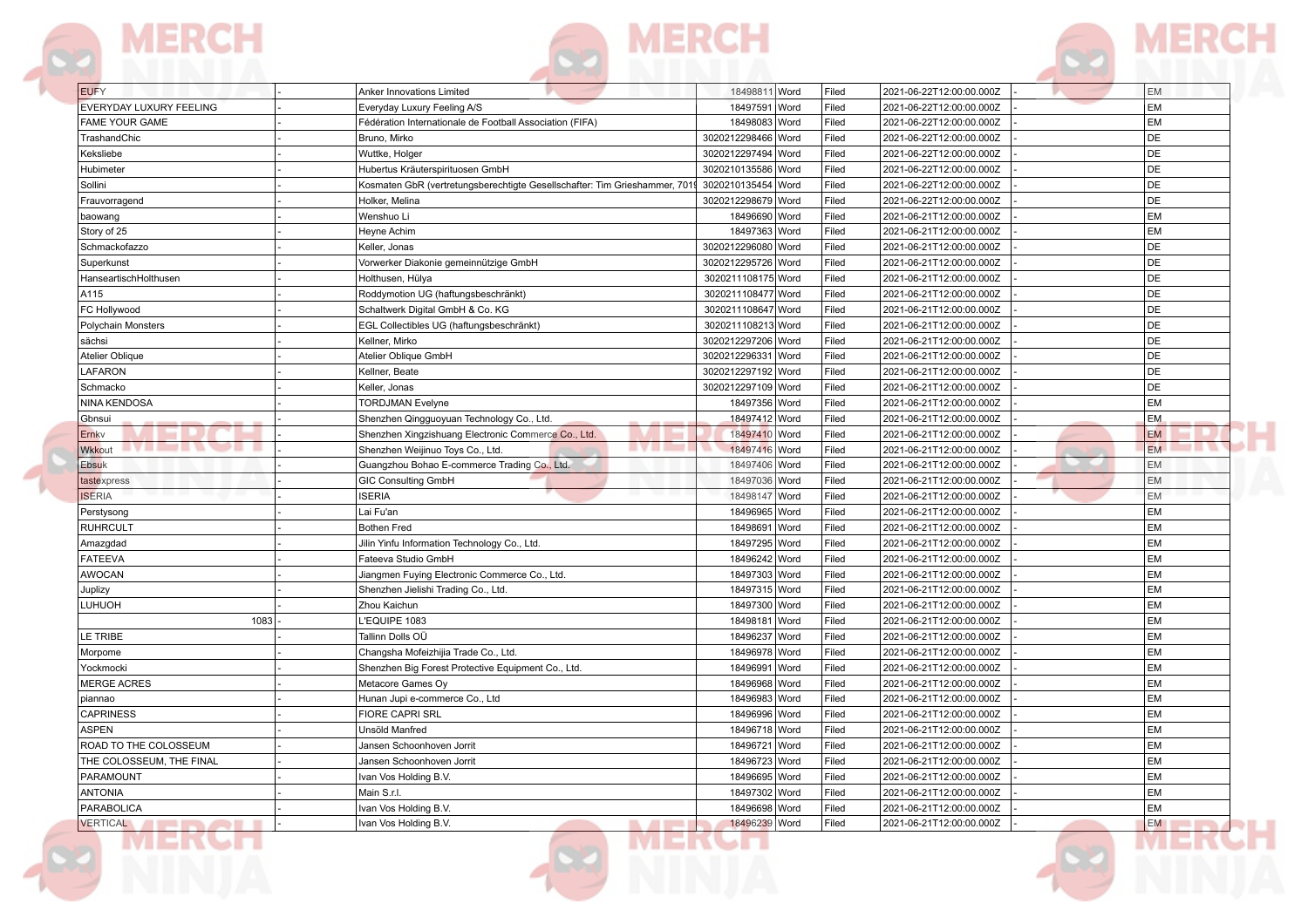









MER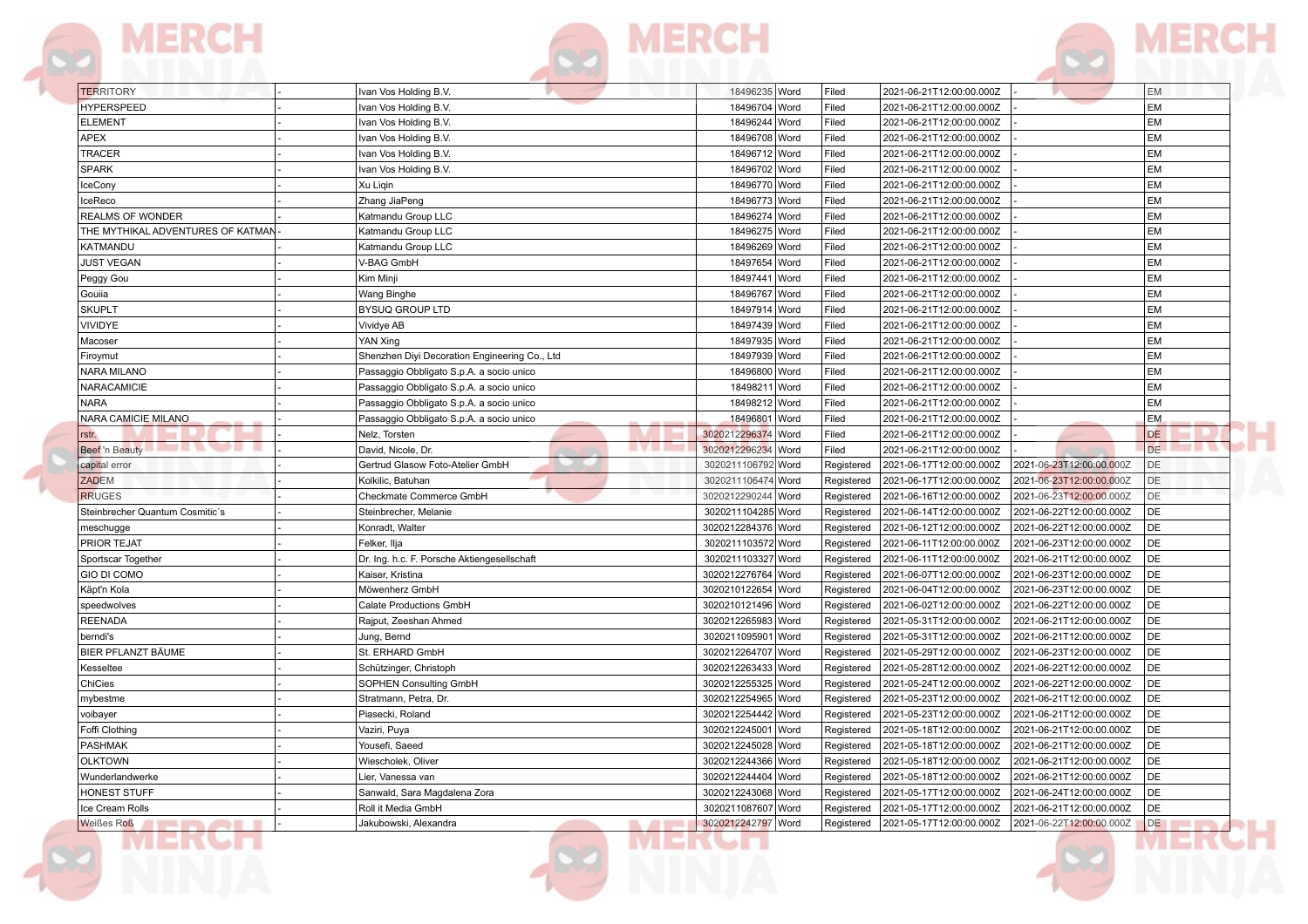



**DZ** 

| Rebalance Yoga                    | Engelmann, Lina                                                                                 | 3020212241588 Word             | 2021-05-16T12:00:00.000Z<br>Registered                             | DE<br>2021-06-24T12:00:00.000Z                             |
|-----------------------------------|-------------------------------------------------------------------------------------------------|--------------------------------|--------------------------------------------------------------------|------------------------------------------------------------|
| Immunathlet                       | Schwarz, Mandy                                                                                  | 3020212241766 Word             | 2021-05-16T12:00:00.000Z<br>Registered                             | DE<br>2021-06-24T12:00:00.000Z                             |
| vsn rackets                       | Wenk, Jörg                                                                                      | 3020212241863 Word             | 2021-05-16T12:00:00.000Z<br>Registered                             | DE<br>2021-06-23T12:00:00.000Z                             |
| Artfan                            | Liao, Xiaoyu                                                                                    | 3020210111458 Word             | Registered<br>2021-05-15T12:00:00.000Z                             | DE<br>2021-06-21T12:00:00.000Z                             |
| Mount Berlin                      | Bynd Media UG (haftungsbeschränkt)                                                              | 3020211086406 Word             | Registered<br>2021-05-14T12:00:00.000Z                             | DE<br>2021-06-24T12:00:00.000Z                             |
| Zané Secrets                      | Syed, Kazim Hussain                                                                             | 3020212233909 Word             | 2021-05-11T12:00:00.000Z<br>Registered                             | DE<br>2021-06-24T12:00:00.000Z                             |
| <b>Boss Burger</b>                | Ghalichi, Milad                                                                                 | 3020212234166 Word             | 2021-05-11T12:00:00.000Z<br>Registered                             | DE<br>2021-06-24T12:00:00.000Z                             |
| <b>Blackskies Youngsters</b>      | Kleinegräber, Sören                                                                             | 3020212234301 Word             | 2021-05-11T12:00:00.000Z<br>Registered                             | DE<br>2021-06-21T12:00:00.000Z                             |
| <b>GENIGUN</b>                    | Elsässer, Andreas                                                                               | 3020212233887 Word             | 2021-05-11T12:00:00.000Z<br>Registered                             | DE<br>2021-06-22T12:00:00.000Z                             |
| JPR Quarter Horses                | Kronseder, Gunter                                                                               | 3020212235405 Word             | Registered<br>2021-05-11T12:00:00.000Z                             | DE<br>2021-06-22T12:00:00.000Z                             |
| NINETYNINEMATES                   | Kiesl, Arthur Eugenius                                                                          | 3020212232317 Word             | Registered<br>2021-05-10T12:00:00.000Z                             | DE<br>2021-06-24T12:00:00.000Z                             |
| Dark Days Studios                 | Dark Days Studios UG (haftungsbeschränkt)                                                       | 3020212233127 Word             | Registered<br>2021-05-10T12:00:00.000Z                             | DE<br>2021-06-21T12:00:00.000Z                             |
| WATT WILLSTE MEER                 | Müller, Michael                                                                                 | 3020210104540 Word             | Registered<br>2021-05-10T12:00:00.000Z                             | DE<br>2021-06-22T12:00:00.000Z                             |
| Uniheart                          | Xu Jiawei & Ye Lukas GbR (vertretungsberechtigter Gesellschafter: Lukas Ye,                     | 3020212228883 Word             | 2021-05-07T12:00:00.000Z<br>Registered                             | DE<br>2021-06-22T12:00:00.000Z                             |
| <b>MAUSIZAHN</b>                  | ISAMAX UG (haftungsbeschränkt)                                                                  | 3020212228131 Word             | 2021-05-06T12:00:00.000Z<br>Registered                             | DE<br>2021-06-21T12:00:00.000Z                             |
| Bova                              | Schiller, Kathrin                                                                               | 3020211081927 Word             | Registered<br>2021-05-06T12:00:00.000Z                             | DE<br>2021-06-22T12:00:00.000Z                             |
| Beatnuts                          | beatnuts GmbH & Co. KG                                                                          | 3020211080947 Word             | Registered<br>2021-05-06T12:00:00.000Z                             | DE<br>2021-06-23T12:00:00.000Z                             |
| PREVALLI                          | <b>AREION GmbH</b>                                                                              | 3020210101096 Word             | 2021-05-05T12:00:00.000Z<br>Registered                             | DE<br>2021-06-24T12:00:00.000Z                             |
| Mode Mansion                      | Kang, Nabeel Ahmed                                                                              | 3020212226082 Word             | Registered<br>2021-05-05T12:00:00.000Z                             | DE<br>2021-06-24T12:00:00.000Z                             |
| selbst:verständlich               | Seven.One AdFactory GmbH                                                                        | 3020211080505 Word             | 2021-05-05T12:00:00.000Z<br>Registered                             | DE<br>2021-06-25T12:00:00.000Z                             |
| <b>Edition Wattenmeer</b>         | Wilke, Joerg                                                                                    | 3020210098125 Word             | 2021-05-03T12:00:00.000Z<br>Registered                             | DE<br>2021-06-22T12:00:00.000Z                             |
| berlinico Gold                    | Eisermann, Benno                                                                                | 3020210099016 Word             | Registered<br>2021-04-30T12:00:00.000Z                             | DE<br>2021-06-22T12:00:00.000Z                             |
| <b>Berliner Goldsuse</b>          | Eisermann, Benno                                                                                | 3020210099008 Word             | 2021-04-30T12:00:00.000Z<br>Registered                             | DE<br>2021-06-22T12:00:00.000Z                             |
| .<br><b>FITKONSTRUKT</b>          | 878 E<br>Singer, Johannes                                                                       | 3020212211352 Word             | 2021-04-27T12:00:00.000Z<br>Registered                             | DE<br>2021-06-22T12:00:00.000Z                             |
| <b>GLUTSUCHT</b>                  | Michaelis, Dirk                                                                                 | 3020212211239 Word             | Registered<br>2021-04-27T12:00:00.000Z                             | DE<br>2021-06-22T12:00:00.000Z                             |
| <b>PAOLO PIEDI</b>                | Kessler, Paul                                                                                   | 3020211072561 Word             | 2021-04-23T12:00:00.000Z<br>Registered                             | DE<br>2021-06-24T12:00:00.000Z                             |
| <b>Bugsy</b>                      | Marschall, Stefan                                                                               | 3020211072219 Word             | 2021-04-23T12:00:00.000Z<br>Registered                             | 2021-06-22T12:00:00.000Z<br>DE                             |
| Shores & Bays                     | Ragutt, Jessica                                                                                 | 3020211072251 Word             | Registered<br>2021-04-23T12:00:00.000Z                             | DE<br>2021-06-21T12:00:00.000Z                             |
| WINDSTÄRKE 11                     | Moeller, Jörg                                                                                   | 3020210088839 Word             | 2021-04-20T12:00:00.000Z<br>Registered                             | DE<br>2021-06-24T12:00:00.000Z                             |
| <b>MY ROSY BABY</b>               | Sali, Faik                                                                                      | 3020212193109 Word             | 2021-04-17T12:00:00.000Z<br>Registered                             | DE<br>2021-06-24T12:00:00.000Z                             |
| Umbrellas4Freedom                 | Glück, Peter                                                                                    | 3020212190606 Word             | Registered<br>2021-04-15T12:00:00.000Z                             | DE<br>2021-06-22T12:00:00.000Z                             |
| Cowgirls by WE                    | Western Emotions UG (haftungsbeschränkt)                                                        | 3020211064232 Word             | 2021-04-13T12:00:00.000Z<br>Registered                             | DE<br>2021-06-22T12:00:00.000Z                             |
| <b>NYM Saar</b>                   | Berneiser, Yannick                                                                              | 3020210082407 Word             | Registered<br>2021-04-09T12:00:00.000Z                             | DE<br>2021-06-22T12:00:00.000Z                             |
| Tchibo. Wirklich Gutes entdecken  | Tchibo Markenverwaltungs GmbH & Co. KG                                                          | 3020210075214 Word             | 2021-04-06T12:00:00.000Z<br>Registered                             | DE<br>2021-06-24T12:00:00.000Z                             |
|                                   | Habtu, Ermias                                                                                   | 3020212173353 Word             | 2021-04-06T12:00:00.000Z<br>Registered                             | DE<br>2021-06-25T12:00:00.000Z                             |
| Spontamiaz                        |                                                                                                 | 3020212158931 Word             |                                                                    | DE                                                         |
| Feine Herzenssachen<br>Lean Pride | Feine Herzenssachen - Seidl & Lamprecht GbR (vertretungsberechtigter Gesel<br>Radomski, Bernard | 3020212159296 Word             | 2021-03-28T12:00:00.000Z<br>Registered<br>2021-03-28T12:00:00.000Z | 2021-06-21T12:00:00.000Z<br>DE<br>2021-06-22T12:00:00.000Z |
| <b>ANUBIS wrld</b>                | WorldganG Entertainment GmbH                                                                    | 3020212151538 Word             | Registered                                                         | DE                                                         |
|                                   |                                                                                                 |                                | Registered<br>2021-03-24T12:00:00.000Z                             | 2021-06-25T12:00:00.000Z<br>DE                             |
| <b>PRECITOOL</b>                  | Precitool Werkzeughandel GmbH & Co. KG Zentrallager                                             | 3020210063496 Word             | 2021-03-23T12:00:00.000Z<br>Registered                             | 2021-06-22T12:00:00.000Z                                   |
| Sandfeld                          | fein.media GmbH                                                                                 | 3020210057666 Word             | 2021-03-16T12:00:00.000Z<br>Registered                             | DE<br>2021-06-22T12:00:00.000Z                             |
| ADRIAN                            | <b>GFM GmbH Trademarks</b>                                                                      | 18429637 Word                  | Registered<br>2021-03-16T12:00:00.000Z                             | EM<br>2021-06-26T12:00:00.000Z                             |
| 2976                              | <b>GFM GmbH Trademarks</b>                                                                      | 18429651 Word                  | 2021-03-16T12:00:00.000Z<br>Registered                             | 2021-06-26T12:00:00.000Z<br>EM                             |
| BEX                               | <b>GFM GmbH Trademarks</b>                                                                      | 18429628 Word                  | 2021-03-16T12:00:00.000Z<br>Registered                             | EM<br>2021-06-26T12:00:00.000Z                             |
| PASCAL                            | <b>GFM GmbH Trademarks</b>                                                                      | 18429644 Word<br>18426153 Word | Registered<br>2021-03-16T12:00:00.000Z                             | EM<br>2021-06-26T12:00:00.000Z<br><b>EM</b>                |
| SUNCE                             | Fit On The Move V.O.F.                                                                          |                                | Registered                                                         | 2021-03-15T12:00:00.000Z 2021-06-25T12:00:00.000Z          |
| <b>STOLEN</b>                     | van Maarseveen Khallil                                                                          | 18428023 Word                  | 2021-03-15T12:00:00.000Z<br>Registered                             | EM<br>2021-06-25T12:00:00.000Z                             |
| COLLIDE                           | COLLIDE beverages & more GmbH                                                                   | 18427621 Word                  | 2021-03-15T12:00:00.000Z<br>Registered                             | 2021-06-25T12:00:00.000Z<br>EM                             |
| remido                            | Shanghai Pinteng Electronic Commerce Co., Ltd.                                                  | 18427666 Word                  | 2021-03-15T12:00:00.000Z<br>Registered                             | 2021-06-25T12:00:00.000Z<br><b>EM</b>                      |
|                                   |                                                                                                 |                                |                                                                    |                                                            |

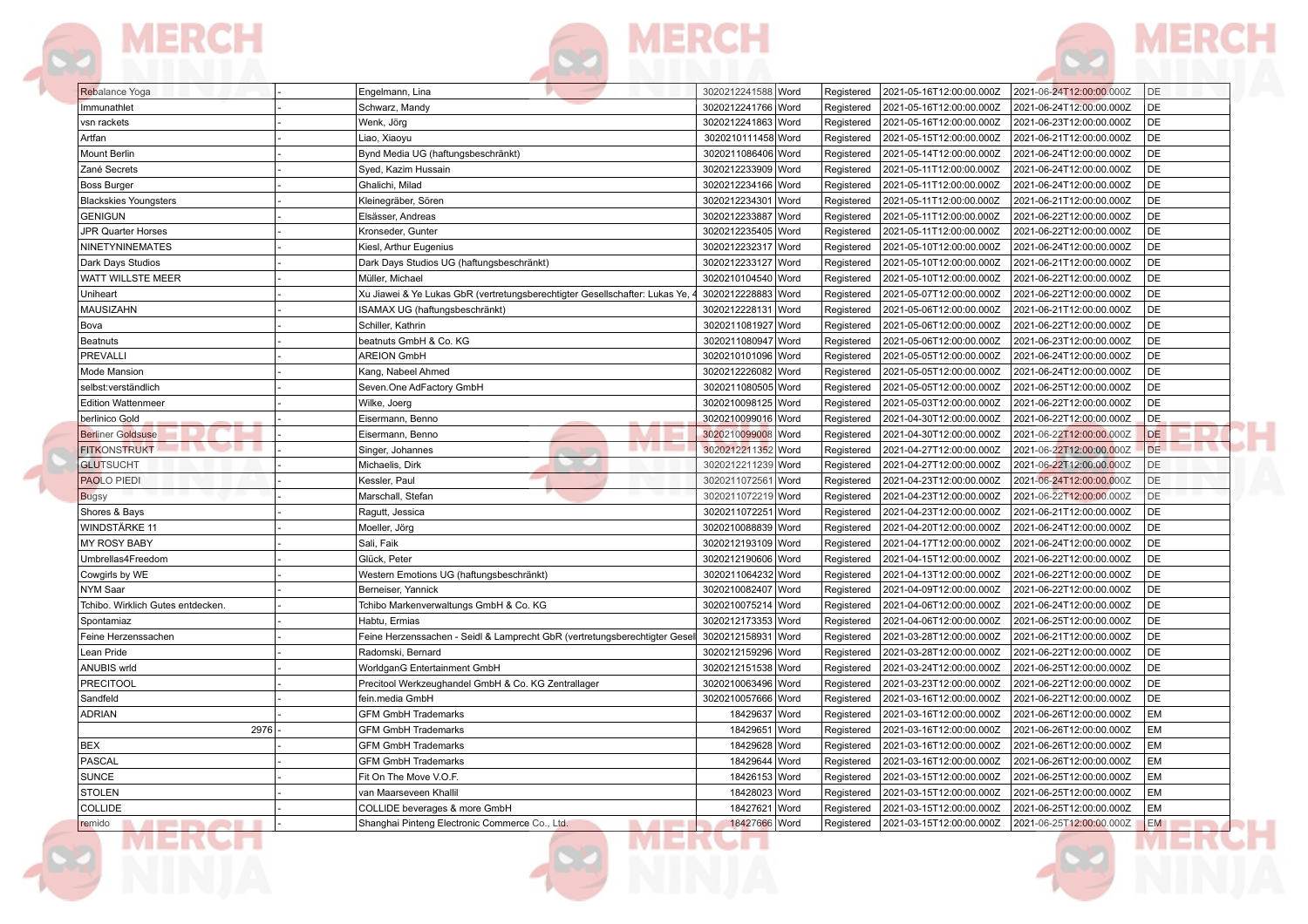



| <b>K&amp;S</b> Outdoors                          | Kornhuber & Schuler GmbH                                 | 2021-06-22T12:00:00.000Z<br>DE<br>3020211043901 Word<br>2021-03-15T12:00:00.000Z<br>Registered          |
|--------------------------------------------------|----------------------------------------------------------|---------------------------------------------------------------------------------------------------------|
| K&S                                              | Kornhuber & Schuler GmbH                                 | DE<br>3020211043898 Word<br>2021-03-15T12:00:00.000Z<br>2021-06-22T12:00:00.000Z<br>Registered          |
| VIVAIA                                           | Starwe Global Holding Inc.                               | EM<br>18426523 Word<br>Registered<br>2021-03-15T12:00:00.000Z<br>2021-06-26T12:00:00.000Z               |
| <b>SALUCIA</b>                                   | Shenzhen Yufengsheng Technology Co., Ltd                 | <b>EM</b><br>18427803 Word<br>Registered<br>2021-03-15T12:00:00.000Z<br>2021-06-26T12:00:00.000Z        |
| emojiwars                                        | MH Ventures GmbH                                         | 18428246 Word<br><b>EM</b><br>Registered<br>2021-03-15T12:00:00.000Z<br>2021-06-26T12:00:00.000Z        |
| PANSEE                                           | Feng Mingli                                              | EM<br>18427725 Word<br>2021-03-15T12:00:00.000Z<br>2021-06-26T12:00:00.000Z<br>Registered               |
| <b>KNJHGVBY</b>                                  | Shenzhen Zhilin Clothing Co., Ltd.                       | <b>EM</b><br>18427800 Word<br>Registered<br>2021-03-15T12:00:00.000Z<br>2021-06-26T12:00:00.000Z        |
| <b>WWAIHY</b>                                    | Taiyuan Xuanhao Technology Co., Ltd                      | 18426154 Word<br>2021-06-26T12:00:00.000Z<br><b>EM</b><br>2021-03-15T12:00:00.000Z<br>Registered        |
| <b>MICIKET</b>                                   | Li Zhihui                                                | EM<br>18427727 Word<br>2021-03-15T12:00:00.000Z<br>2021-06-26T12:00:00.000Z<br>Registered               |
| Vismoll                                          | Bu Jing                                                  | 18427959 Word<br><b>EM</b><br>Registered<br>2021-03-15T12:00:00.000Z<br>2021-06-26T12:00:00.000Z        |
| <b>MOMENTEX</b>                                  | <b>TBL Licensing LLC</b>                                 | 18427616 Word<br><b>EM</b><br>2021-03-15T12:00:00.000Z<br>2021-06-26T12:00:00.000Z<br>Registered        |
| Illean studios                                   | <b>ILLEAN AB</b>                                         | <b>EM</b><br>18428096 Word<br>Registered<br>2021-03-15T12:00:00.000Z<br>2021-06-26T12:00:00.000Z        |
| GeeMart                                          | Shenzhen Jiashe Internet Technology Co., Ltd.            | <b>EM</b><br>18427981 Word<br>Registered<br>2021-03-15T12:00:00.000Z<br>2021-06-26T12:00:00.000Z        |
| <b>KPX SAFETY</b>                                | Fujian Daocheng Electronic Commerce Co., Ltd.            | <b>EM</b><br>18427318 Word<br>Registered<br>2021-03-14T12:00:00.000Z<br>2021-06-25T12:00:00.000Z        |
| Thrill Skateboards                               | Pasedo UG                                                | <b>EM</b><br>18427214 Word<br>Registered<br>2021-03-14T12:00:00.000Z<br>2021-06-26T12:00:00.000Z        |
| NATURSTAHL                                       | Heinke Daniel                                            | <b>EM</b><br>18426133 Word<br>Registered<br>2021-03-14T12:00:00.000Z<br>2021-06-26T12:00:00.000Z        |
| RiyaNed                                          | Li Hongping                                              | <b>EM</b><br>18427307 Word<br>2021-06-25T12:00:00.000Z<br>Registered<br>2021-03-13T12:00:00.000Z        |
| Talanes                                          | Xiamen Liandi Industry and Commerce Co., Ltd.            | 18426113 Word<br><b>EM</b><br>2021-03-13T12:00:00.000Z<br>2021-06-25T12:00:00.000Z<br>Registered        |
| Golf India November                              | <b>Tigane Spirits</b>                                    | <b>EM</b><br>18425680 Word<br>Registered<br>2021-03-13T12:00:00.000Z<br>2021-06-26T12:00:00.000Z        |
| Livegri                                          | Shenzhen Chanli Electronic Commerce Co., Ltd.            | <b>EM</b><br>2021-06-26T12:00:00.000Z<br>18426124 Word<br>Registered<br>2021-03-13T12:00:00.000Z        |
| URBAN SPACE                                      | WU Tao                                                   | 18425556 Word<br><b>EM</b><br>2021-03-12T12:00:00.000Z<br>2021-06-25T12:00:00.000Z<br>Registered        |
| <b>BERLIN THUNDER</b>                            | NFL Properties Europe GmbH                               | <b>EM</b><br>18427282 Word<br>2021-03-12T12:00:00.000Z<br>2021-06-25T12:00:00.000Z<br>Registered        |
| FJT.                                             | XIE Dapeng                                               | <b>EM</b><br>18427248 Word<br>Registered<br>2021-03-12T12:00:00.000Z<br>2021-06-25T12:00:00.000Z        |
| RHEIN FIRE <b>The Community of the Community</b> | <b>EVEL -</b><br>NFL Properties Europe GmbH              | 18427284 Word<br>.<br>2021-06-25T12:00:00.000Z<br><b>EM</b><br>Registered<br>2021-03-12T12:00:00.000Z   |
| <b>AMIXEM</b>                                    | CHABROUD Maxime                                          | <b>EM</b><br>18427276 Word<br>Registered<br>2021-03-12T12:00:00.000Z<br>2021-06-25T12:00:00.000Z        |
| MY RAKE MY TRAVE                                 | a Beccara Massimo                                        | 2021-06-25T12:00:00.000Z<br><b>EM</b><br>18427249 Word<br>Registered<br>2021-03-12T12:00:00.000Z        |
| ModiKlamo                                        | Shenzhen Dejiayun Network Technology Co., Ltd.           | 18425016 Word<br>2021-03-12T12:00:00.000Z<br>2021-06-25T12:00:00.000Z<br><b>EM</b><br>Registered        |
| COLOGNE CENTURIONS                               | NFL Properties Europe GmbH                               | 18427285 Word<br><b>EM</b><br>2021-03-12T12:00:00.000Z<br>2021-06-25T12:00:00.000Z<br>Registered        |
| HAMBURG SEA DEVILS                               | NFL Properties Europe GmbH                               | <b>EM</b><br>18427286 Word<br>Registered<br>2021-03-12T12:00:00.000Z<br>2021-06-25T12:00:00.000Z        |
| MY RAKE MY TRAV                                  | a Beccara Massimo                                        | 18427524 Word<br>2021-03-12T12:00:00.000Z<br>2021-06-25T12:00:00.000Z<br><b>EM</b><br>Registered        |
| FRANKFURT GALAXY                                 | NFL Properties Europe GmbH                               | 18427283 Word<br><b>EM</b><br>Registered<br>2021-03-12T12:00:00.000Z<br>2021-06-24T12:00:00.000Z        |
| TRASH GANG                                       | TRASH GANG d.o.o.                                        | <b>EM</b><br>18425064 Word<br>Registered<br>2021-03-12T12:00:00.000Z<br>2021-06-26T12:00:00.000Z        |
| D-YPING                                          | Shanghai Xingtian Culture Communication Co., Ltd         | 18427236 Word<br><b>EM</b><br>Registered<br>2021-03-12T12:00:00.000Z<br>2021-06-26T12:00:00.000Z        |
| Kimtree                                          | LIU Ke                                                   | 18425432 Word<br><b>EM</b><br>2021-03-12T12:00:00.000Z<br>2021-06-26T12:00:00.000Z<br>Registered        |
| DFOKO                                            | Kang Min                                                 | <b>EM</b><br>18424533 Word<br>Registered<br>2021-03-11T12:00:00.000Z<br>2021-06-25T12:00:00.000Z        |
| Narah Soleigh                                    | Bielawski & Hartwich GbR                                 | <b>EM</b><br>18424430 Word<br>Registered<br>2021-03-11T12:00:00.000Z<br>2021-06-25T12:00:00.000Z        |
| YOUNG GINA TRICOT                                | Gina Tricot AB                                           | <b>EM</b><br>18424913 Word<br>2021-03-11T12:00:00.000Z<br>2021-06-24T12:00:00.000Z<br>Registered        |
| HUMPH                                            | HUMPH (CHENGDU) INDUSTRIAL CO.,LTD.                      | <b>EM</b><br>18424387 Word<br>Registered<br>2021-03-11T12:00:00.000Z<br>2021-06-24T12:00:00.000Z        |
| YOUNG GINA                                       | Gina Tricot AB                                           | <b>EM</b><br>18424912 Word<br>Registered<br>2021-03-11T12:00:00.000Z<br>2021-06-24T12:00:00.000Z        |
| <b>TOKYO TIME</b>                                | TOKYO TIME HOLDINGS LIMITED                              | 18425469 Word<br><b>EM</b><br>2021-03-11T12:00:00.000Z<br>2021-06-24T12:00:00.000Z<br>Registered        |
| WEAL                                             | LUCKILY (MIANYANG) TEXTILE PRINTING AND DYEING CO., LTD. | EM<br>18424385 Word<br>Registered<br>2021-03-11T12:00:00.000Z<br>2021-06-24T12:00:00.000Z               |
| <b>BAITKING</b>                                  | Stüssel Martin                                           | <b>EM</b><br>18424028 Word<br>Registered<br>2021-03-11T12:00:00.000Z<br>2021-06-24T12:00:00.000Z        |
| RE NUULY                                         | URBAN OUTFITTERS IRELAND LIMITED                         | 18423907 Word<br>2021-06-25T12:00:00.000Z<br><b>EM</b><br>2021-03-10T12:00:00.000Z<br>Registered        |
| WALL STREET PUNK                                 | <b>BALLICO LUCA</b>                                      | <b>EM</b><br>18422118 Word<br>Registered                                                                |
| KRAMODA                                          | Kramoda LLC                                              | 18422319 Word<br>Registered 2021-03-10T12:00:00.000Z 2021-06-25T12:00:00.000Z<br><b>EM</b>              |
| <b>RUNYN</b>                                     | Mao Yunlong                                              | 18422636 Word<br>2021-03-10T12:00:00.000Z<br>2021-06-25T12:00:00.000Z<br><b>EM</b><br>Registered        |
|                                                  | Jinjiang Yahang Trading Co., Ltd.                        | 18421392 Word<br>2021-03-10T12:00:00.000Z<br>2021-06-22T12:00:00.000Z<br>EM                             |
| Heyfanee<br>Nogkdyc                              | Su Hang<br><b>All Street</b>                             | Registered<br>18421058 Word<br>2021-06-22T12:00:00.000Z<br>Registered<br>2021-03-10T12:00:00.000Z<br>EM |
|                                                  |                                                          |                                                                                                         |

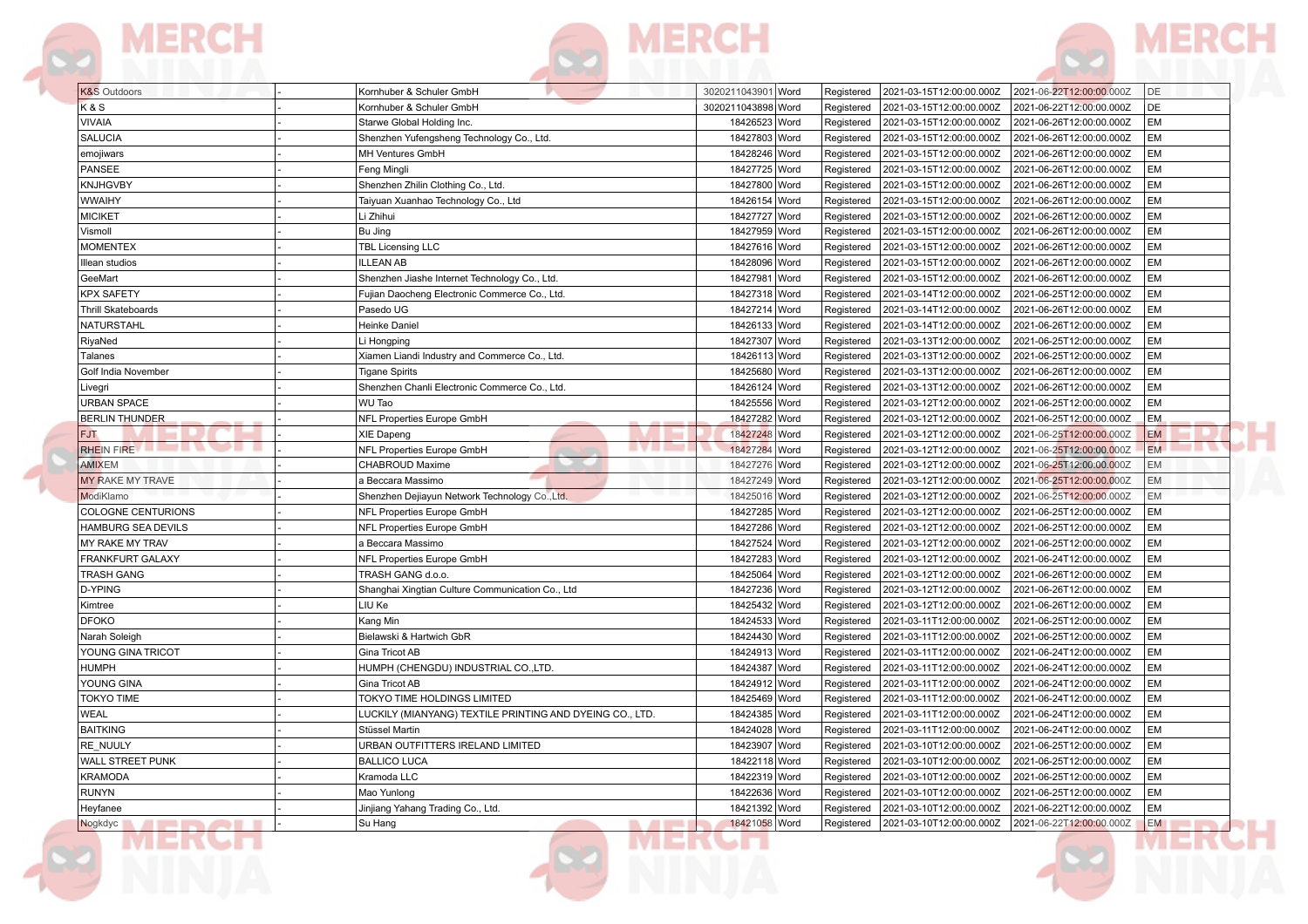



| Bobocool                     | Shenzhen Youfeng Trading Co., Ltd                     | 18421055 Word | 2021-03-10T12:00:00.000Z<br>Registered | 2021-06-22T12:00:00.000Z<br><b>EM</b>       |  |
|------------------------------|-------------------------------------------------------|---------------|----------------------------------------|---------------------------------------------|--|
| Hfnnhl                       | Su Hang                                               | 18421060 Word | 2021-03-10T12:00:00.000Z<br>Registered | 2021-06-22T12:00:00.000Z<br><b>EM</b>       |  |
| <b>UMAYCOOL</b>              | Shenzhen Yuexiangshang Technology Co., Ltd.           | 18421324 Word | Registered<br>2021-03-10T12:00:00.000Z | 2021-06-22T12:00:00.000Z<br>EM              |  |
| Creaght                      | Shenzhen Gypsy Trading Co. Ltd                        | 18421065 Word | Registered<br>2021-03-10T12:00:00.000Z | EM<br>2021-06-22T12:00:00.000Z              |  |
| <b>KOENGSANG</b>             | <b>XIANG SENXIN</b>                                   | 18421388 Word | 2021-03-10T12:00:00.000Z<br>Registered | 2021-06-22T12:00:00.000Z<br>EM              |  |
| Benewell                     | Shenzhen Luola E-Commerce Co., Ltd.                   | 18421383 Word | 2021-03-10T12:00:00.000Z<br>Registered | 2021-06-22T12:00:00.000Z<br>EM              |  |
| Calou                        | Alfery Carola                                         | 18422315 Word | Registered<br>2021-03-10T12:00:00.000Z | EM<br>2021-06-22T12:00:00.000Z              |  |
| Barrageon                    | <b>WU SHUKAI</b>                                      | 18421387 Word | Registered<br>2021-03-10T12:00:00.000Z | EM<br>2021-06-22T12:00:00.000Z              |  |
| moon d'elle                  | Moon d'Elle LLC                                       | 18424617 Word | Registered<br>2021-03-10T12:00:00.000Z | EM<br>2021-06-24T12:00:00.000Z              |  |
| détours par Laure de Sagazan | DE SAGAZAN LAURE                                      | 18422351 Word | Registered<br>2021-03-10T12:00:00.000Z | EM<br>2021-06-24T12:00:00.000Z              |  |
| Ranfever                     | Li Zhijia                                             | 18421070 Word | 2021-03-10T12:00:00.000Z<br>Registered | EM<br>2021-06-24T12:00:00.000Z              |  |
| Flyself                      | Shenzhen Fulixin Trading Co., Ltd.                    | 18421454 Word | 2021-03-10T12:00:00.000Z<br>Registered | 2021-06-24T12:00:00.000Z<br>EM              |  |
| LOOON                        | <b>Bulut Onur</b>                                     | 18421403 Word | Registered<br>2021-03-10T12:00:00.000Z | EM<br>2021-06-24T12:00:00.000Z              |  |
| <b>JARKADA</b>               | Quanzhou Hangsheng Trading Co., Ltd.                  | 18421393 Word | Registered<br>2021-03-10T12:00:00.000Z | EM<br>2021-06-24T12:00:00.000Z              |  |
| <b>SWIRL TECH</b>            | Skechers U.S.A., Inc. II                              | 18421112 Word | 2021-03-10T12:00:00.000Z<br>Registered | 2021-06-24T12:00:00.000Z<br>EM              |  |
| Hecoia                       | Shenzhen Aukmla Trading Co., Ltd                      | 18421066 Word | Registered<br>2021-03-10T12:00:00.000Z | EM<br>2021-06-24T12:00:00.000Z              |  |
| YIHDOJK                      | Deng Haojie                                           | 18420726 Word | 2021-03-10T12:00:00.000Z<br>Registered | EM<br>2021-06-24T12:00:00.000Z              |  |
| Runmika                      | Shenzhen QiYun Trading Co., Ltd                       | 18421073 Word | 2021-03-10T12:00:00.000Z<br>Registered | 2021-06-24T12:00:00.000Z<br>EM              |  |
| Jeechine                     | Shenzhen Guyuan Trading Co., Ltd                      | 18421067 Word | Registered<br>2021-03-10T12:00:00.000Z | EM<br>2021-06-24T12:00:00.000Z              |  |
| Latious                      | Shenzhen Qitai Trading Co., Ltd                       | 18421069 Word | Registered<br>2021-03-10T12:00:00.000Z | EM<br>2021-06-24T12:00:00.000Z              |  |
| Peewite                      | Dongquan Jiayun Clothing Co., Ltd                     | 18420724 Word | Registered<br>2021-03-10T12:00:00.000Z | 2021-06-24T12:00:00.000Z<br>EM              |  |
| MADAME LABEAU                | Günyar Ertugrul                                       | 18422626 Word | Registered<br>2021-03-10T12:00:00.000Z | <b>EM</b><br>2021-06-24T12:00:00.000Z       |  |
| <b>TDDKFB</b>                | Zhao Dongpeng                                         | 18422096 Word | Registered<br>2021-03-10T12:00:00.000Z | <b>EM</b><br>2021-06-24T12:00:00.000Z       |  |
| ,,,,,,,,,,<br>Bingchuan      | 8 Y 8 H<br>Shenzhen Qidian Jiuyi Technology Co., Ltd. | 18421451 Word | Registered<br>2021-03-10T12:00:00.000Z | EM.<br>2021-06-24T12:00:00.000Z             |  |
| Fleurdelin                   | Qingdao Wentai Supply Chain Technology Co., Ltd       | 18421420 Word | Registered<br>2021-03-10T12:00:00.000Z | 2021-06-24T12:00:00.000Z<br><b>EM</b>       |  |
| Reamphy                      | Shenzhen Ruilixin Network Co., Ltd.                   | 18421450 Word | Registered<br>2021-03-10T12:00:00.000Z | 2021-06-24T12:00:00.000Z<br>EM              |  |
| <b>CHEERMORE</b>             | Huang Weihui                                          | 18422126 Word | Registered<br>2021-03-10T12:00:00.000Z | 2021-06-24T12:00:00.000Z<br><b>EM</b>       |  |
| VALLUGA                      | Keller Augustin                                       | 18422649 Word | Registered<br>2021-03-10T12:00:00.000Z | EM<br>2021-06-24T12:00:00.000Z              |  |
| Qtcare                       | Guangdong Kejialin Electric Manufacturing Co., Ltd.   | 18420715 Word | Registered<br>2021-03-10T12:00:00.000Z | EM<br>2021-06-26T12:00:00.000Z              |  |
| acemont                      | tomasi giacomo                                        | 18422336 Word | 2021-03-10T12:00:00.000Z<br>Registered | 2021-06-26T12:00:00.000Z<br>EM              |  |
| <b>ALINE YANELI</b>          | Aline Skarule SIA                                     | 18418646 Word | Registered<br>2021-03-09T12:00:00.000Z | EM<br>2021-06-25T12:00:00.000Z              |  |
| Vetnasa                      | Shenzhen Vetnasa Technology Co., Ltd                  | 18418613 Word | Registered<br>2021-03-09T12:00:00.000Z | 2021-06-22T12:00:00.000Z<br>EM              |  |
| Huccik                       | Li Jinli                                              | 18419014 Word | 2021-03-09T12:00:00.000Z<br>Registered | 2021-06-22T12:00:00.000Z<br>EM              |  |
| Vgpbphj                      | Su Hang                                               | 18419690 Word | Registered<br>2021-03-09T12:00:00.000Z | 2021-06-22T12:00:00.000Z<br>EM              |  |
| Lihaian                      | Huang Miqi                                            | 18418382 Word | Registered<br>2021-03-09T12:00:00.000Z | 2021-06-22T12:00:00.000Z<br>EM              |  |
| Xpwghap                      | Su Hang                                               | 18419699 Word | 2021-03-09T12:00:00.000Z<br>Registered | EM<br>2021-06-22T12:00:00.000Z              |  |
| <b>SFODTN</b>                | Wang Muzhi                                            | 18419597 Word | Registered<br>2021-03-09T12:00:00.000Z | EM<br>2021-06-22T12:00:00.000Z              |  |
| Freitritt                    | Cigolla Marco                                         | 18418632 Word | Registered<br>2021-03-09T12:00:00.000Z | 2021-06-22T12:00:00.000Z<br>EM              |  |
| Mooyii                       | Shenzhen Moyi Electronic Commerce Co., Ltd.           | 18419785 Word | 2021-03-09T12:00:00.000Z<br>Registered | 2021-06-22T12:00:00.000Z<br>EM              |  |
| EBSARGENT                    | Thioredoxin Systems AB                                | 18421372 Word | Registered<br>2021-03-09T12:00:00.000Z | EM<br>2021-06-22T12:00:00.000Z              |  |
| <b>DECALVIBES</b>            | Maier Alexander                                       | 18418611 Word | Registered<br>2021-03-09T12:00:00.000Z | EM<br>2021-06-22T12:00:00.000Z              |  |
| fausto cycling               | Driesen Karl                                          | 18422072 Word | 2021-03-09T12:00:00.000Z<br>Registered | EM<br>2021-06-22T12:00:00.000Z              |  |
| AIKIRA                       | Kaminski Bartosz                                      | 18420538 Word | Registered<br>2021-03-09T12:00:00.000Z | EM<br>2021-06-22T12:00:00.000Z              |  |
| Sledox                       | Schwinger Robert                                      | 18421818 Word | 2021-03-09T12:00:00.000Z<br>Registered | 2021-06-22T12:00:00.000Z<br><b>EM</b>       |  |
| bamburista                   | Internatio Allique B.V.                               | 18419166 Word | Registered<br>2021-03-09T12:00:00.000Z | EM<br>2021-06-22T12:00:00.000Z              |  |
| MegaDad                      | Schlesinger Sarah                                     | 18373775 Word | 2021-03-09T12:00:00.000Z<br>Registered | EM<br>2021-06-24T12:00:00.000Z              |  |
| HOT - HOUSE OF TRIBES        | Lipfeld Jonathan                                      | 18419115 Word | 2021-03-09T12:00:00.000Z<br>Registered | 2021-06-24T12:00:00.000Z<br>EM              |  |
| <b>SABATIER TROMPETTE</b>    | AMEFA FRANCE<br><b>College Street</b><br>m.           | 18418376 Word | 2021-03-09T12:00:00.000Z<br>Registered | 2021-06-24T12:00:00.000Z<br>EM <sub>1</sub> |  |
|                              |                                                       |               |                                        |                                             |  |





82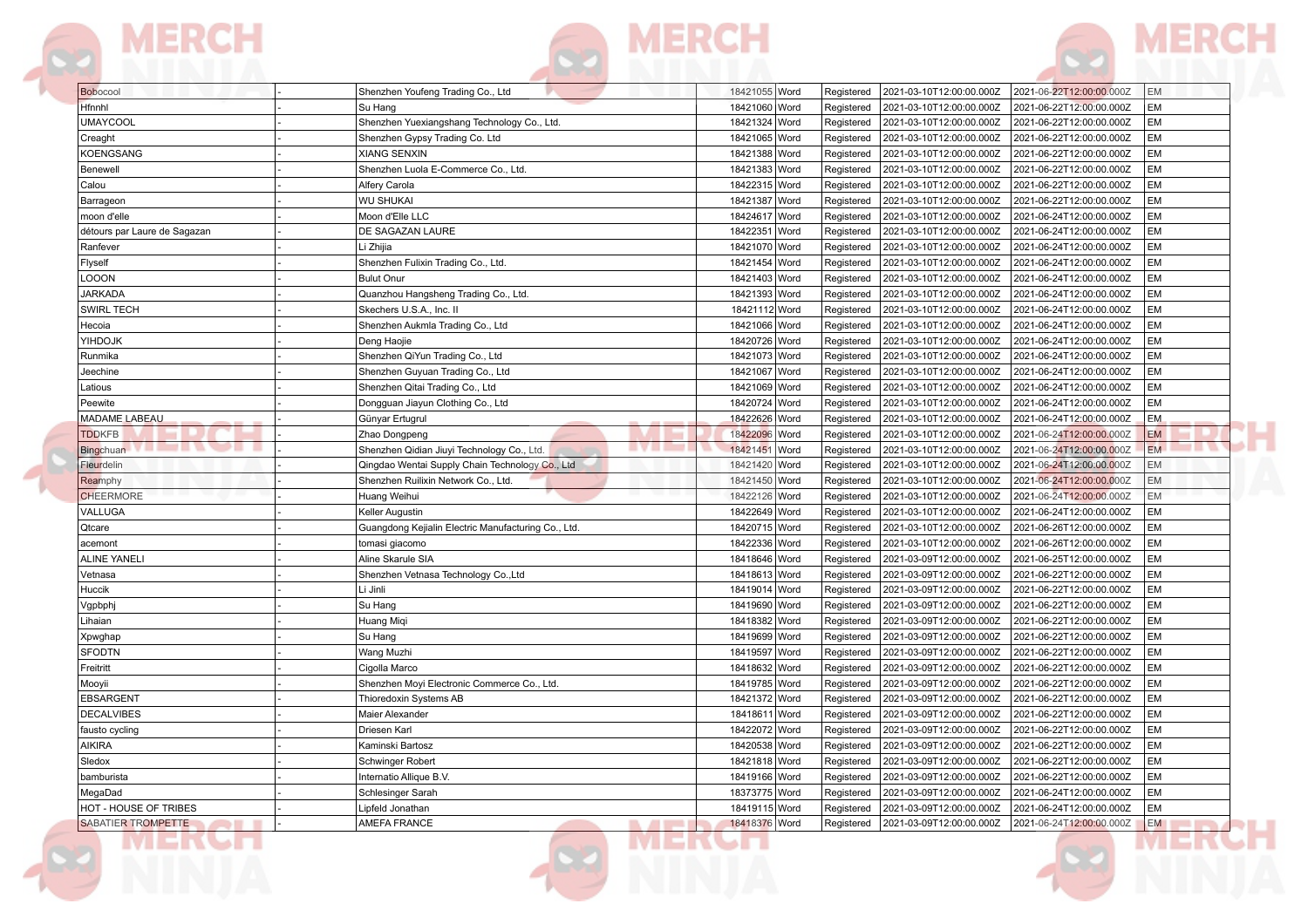## **MERCH**

MERGH

TEATORA Inc.

CARTRIDGE SHIRT

| Antwerp Republic                          | <b>DEAL BV</b>                                                                                | 18419153 Word           | Registered | 2021-03-09T12:00:00.000Z | 2021-06-24T12:00:00.000Z | EM        |  |
|-------------------------------------------|-----------------------------------------------------------------------------------------------|-------------------------|------------|--------------------------|--------------------------|-----------|--|
| DynWalker                                 | Liu Zuyang                                                                                    | 18419856 Word           | Registered | 2021-03-09T12:00:00.000Z | 2021-06-24T12:00:00.000Z | EM        |  |
| <b>ICAMA</b>                              | Huber Valentin                                                                                | 18420617 Word           | Registered | 2021-03-09T12:00:00.000Z | 2021-06-24T12:00:00.000Z | EM        |  |
| WDluxury                                  | CHEN Honghai                                                                                  | 18419709 Word           | Registered | 2021-03-09T12:00:00.000Z | 2021-06-24T12:00:00.000Z | EM        |  |
| <b>YTFAIFEN</b>                           | Yantai Feifan Trading Co., Ltd.                                                               | 18420809 Word           | Registered | 2021-03-09T12:00:00.000Z | 2021-06-24T12:00:00.000Z | EM        |  |
| <b>VISKA</b>                              | Hestra-Handsken AB                                                                            | 18419860 Word           | Registered | 2021-03-09T12:00:00.000Z | 2021-06-26T12:00:00.000Z | EM        |  |
| YAMBINO                                   | <b>Halimovic Mirza</b>                                                                        | 18419567 Word           | Registered | 2021-03-08T12:00:00.000Z | 2021-06-26T12:00:00.000Z | EM        |  |
| ONEUP COMPONENTS                          | D3 Innovation Inc.                                                                            | 18418302 Word           | Registered | 2021-03-08T12:00:00.000Z | 2021-06-26T12:00:00.000Z | EM        |  |
| <b>BeeVines</b>                           | Shenzhen Beevines Technology Co., Ltd.                                                        | 18383788 Word           | Registered | 2021-03-06T12:00:00.000Z | 2021-06-24T12:00:00.000Z | EM        |  |
| <b>FORAGER</b>                            | Net World Sports Limited                                                                      | 18417788<br> Word       | Registered | 2021-03-05T12:00:00.000Z | 2021-06-22T12:00:00.000Z | EM        |  |
| wellera                                   | <b>NEXTERbrands GmbH</b>                                                                      | 18418715 Word           | Registered | 2021-03-05T12:00:00.000Z | 2021-06-22T12:00:00.000Z | EM        |  |
| WHITE BOY BABY                            | INCOR 3 S.r.I.                                                                                | 18416589 Word           | Registered | 2021-03-05T12:00:00.000Z | 2021-06-26T12:00:00.000Z | EM        |  |
| ALLNUTRITION BY SFD                       | SFD SPÓŁKA AKCYJNA                                                                            | 18377475 Word           | Registered | 2021-03-05T12:00:00.000Z | 2021-06-26T12:00:00.000Z | EM        |  |
| Yassiglia                                 | Shenzhen Yifeifei Network Technology Co., Ltd                                                 | 18418214 Word           | Registered | 2021-03-05T12:00:00.000Z | 2021-06-26T12:00:00.000Z | EM        |  |
| RIDERS REPUBLIC                           | <b>UBISOFT ENTERTAINMENT</b>                                                                  | 18416559 Word           | Registered | 2021-03-04T12:00:00.000Z | 2021-06-25T12:00:00.000Z | EM        |  |
| ./FTER                                    | <b>Moments Crafter</b>                                                                        | 18417076 Word           | Registered | 2021-03-04T12:00:00.000Z | 2021-06-24T12:00:00.000Z | EM        |  |
| SKECHERS GO STRETCH                       | Skechers U.S.A., Inc. II                                                                      | 18417037 Word           | Registered | 2021-03-04T12:00:00.000Z | 2021-06-24T12:00:00.000Z | <b>EM</b> |  |
| <b>EXUVIA</b>                             | Sette Olive SRL                                                                               | 18416833 Word           | Registered | 2021-03-04T12:00:00.000Z | 2021-06-24T12:00:00.000Z | EM        |  |
| <b>SOUL RULES</b>                         | Revi Stavroula                                                                                | 18416433 Word           | Registered | 2021-03-03T12:00:00.000Z | 2021-06-25T12:00:00.000Z | EM        |  |
| <b>SUSY STAR</b>                          | SUSY MIX S.r.l.                                                                               | 18411296 Word           | Registered | 2021-03-01T12:00:00.000Z | 2021-06-24T12:00:00.000Z | EM        |  |
| <b>SUSY MIX</b>                           | SUSY MIX S.r.I.                                                                               | 18411292 Word           | Registered | 2021-03-01T12:00:00.000Z | 2021-06-24T12:00:00.000Z | <b>EM</b> |  |
| <b>SUSY GIRLS</b>                         | SUSY MIX S.r.I.                                                                               | 18410576 Word           | Registered | 2021-03-01T12:00:00.000Z | 2021-06-24T12:00:00.000Z | <b>EM</b> |  |
| LIFE IS NOT A SPECTATOR SPORT             | <b>IVILLE</b><br>Reebok International Limited                                                 | 18411837 Word           | Registered | 2021-03-01T12:00:00.000Z | 2021-06-24T12:00:00.000Z | EM.       |  |
| <b>LANIFICIO CESARE GATTI</b>             | LANIFICIO CESARE GATTI SPA                                                                    | 18410551 Word           | Registered | 2021-03-01T12:00:00.000Z | 2021-06-26T12:00:00.000Z | <b>EM</b> |  |
| <b>IMMORTALS FENYX RISING</b>             | <b>UBISOFT ENTERTAINMENT</b>                                                                  | 18409702 Word           | Registered | 2021-02-26T12:00:00.000Z | 2021-06-25T12:00:00.000Z | EM        |  |
| <b>BAY CITY ROLLERS</b>                   | Tangent Management Limited                                                                    | 18409729 Word           | Registered | 2021-02-26T12:00:00.000Z | 2021-06-25T12:00:00.000Z | EM        |  |
| ADA TWIST, SCIENTIST                      | Netflix Studios, LLC                                                                          | 18409487<br><b>Word</b> | Registered | 2021-02-26T12:00:00.000Z | 2021-06-22T12:00:00.000Z | EM        |  |
| <b>THAMES MMXX</b>                        | Hage Thomas                                                                                   | 18408324<br> Word       | Registered | 2021-02-26T12:00:00.000Z | 2021-06-24T12:00:00.000Z | EM        |  |
| TOM WESSELMANN                            | Tom Wesselmann Art LLC                                                                        | 18409481<br>Word        | Registered | 2021-02-26T12:00:00.000Z | 2021-06-24T12:00:00.000Z | EM        |  |
| <b>MEDIMERCH</b>                          | Pigulla Moritz                                                                                | 18407476 Word           | Registered | 2021-02-25T12:00:00.000Z | 2021-06-22T12:00:00.000Z | EM        |  |
| THL Rescue 1.12                           | Kiel & Co. GmbH                                                                               | 18408191 Word           | Registered | 2021-02-25T12:00:00.000Z | 2021-06-22T12:00:00.000Z | EM        |  |
| Les Moralistes                            | Remiševskis Andrejus                                                                          | 18407469 Word           | Registered | 2021-02-25T12:00:00.000Z | 2021-06-24T12:00:00.000Z | EM        |  |
| mehrwasser                                | ceelmarine gmbh + co kg                                                                       | 18408888 Word           | Registered | 2021-02-24T12:00:00.000Z | 2021-06-25T12:00:00.000Z | EM        |  |
| MADRE DESDE SIEMPRE                       | MADRE MEZCAL INC                                                                              | 18407084 Word           | Registered | 2021-02-24T12:00:00.000Z | 2021-06-24T12:00:00.000Z | EM        |  |
| <b>BOARDRIDERS</b>                        | Boardriders IP Holdings, LLC                                                                  | 18408905 Word           | Registered | 2021-02-24T12:00:00.000Z | 2021-06-26T12:00:00.000Z | EM        |  |
| <b>JURASSIC TRUCK</b>                     | FATYCH Olena Ivanivna                                                                         | 18408094<br><b>Word</b> | Registered | 2021-02-24T12:00:00.000Z | 2021-06-26T12:00:00.000Z | EM        |  |
| <b>HUGGYBIRD</b>                          | Stefan Smit h.o.d.n. Made by STFN                                                             | 18404145 Word           | Registered | 2021-02-22T12:00:00.000Z | 2021-06-22T12:00:00.000Z | EM        |  |
| <b>BCBG</b>                               | <b>BCBG IP Holdings LP</b>                                                                    | 18404147<br>Word        | Registered | 2021-02-22T12:00:00.000Z | 2021-06-24T12:00:00.000Z | EM        |  |
| The Amoena Solution                       | Amoena Medizin-Orthopädie-Technik GmbH                                                        | 18401462 Word           | Registered | 2021-02-18T12:00:00.000Z | 2021-06-25T12:00:00.000Z | EM        |  |
| AmoCura                                   | Amoena Medizin-Orthopädie-Technik GmbH                                                        | 18401458 Word           | Registered | 2021-02-18T12:00:00.000Z | 2021-06-25T12:00:00.000Z | EM        |  |
| CIRCUS : NY                               | Edelman Shoe, Inc.                                                                            | 18402038 Word           | Registered | 2021-02-18T12:00:00.000Z | 2021-06-24T12:00:00.000Z | EM        |  |
| ZAGANO                                    | ADAMAR ADAM LIPSKI                                                                            | 18402009 Word           | Registered | 2021-02-18T12:00:00.000Z | 2021-06-24T12:00:00.000Z | EM        |  |
| Lovesick                                  | HP Brand Lab eingetragener Kaufmann                                                           | 18401522 Word           | Registered | 2021-02-18T12:00:00.000Z | 2021-06-26T12:00:00.000Z | EM        |  |
| EZ BY NINA LEONARD                        | Lanco Trademark LLC                                                                           | 18401344 Word           | Registered | 2021-02-18T12:00:00.000Z | 2021-06-26T12:00:00.000Z | EM        |  |
| <b>ACTOFIVE</b>                           | <b>Metzner Simon</b>                                                                          | 18400536<br> Word       | Registered | 2021-02-17T12:00:00.000Z | 2021-06-24T12:00:00.000Z | EM        |  |
| 5ence                                     | Found & Hunter UG (haftungsbeschränkt)                                                        | 18398892 Word           | Registered | 2021-02-15T12:00:00.000Z | 2021-06-24T12:00:00.000Z | EM        |  |
| Die Batschers<br><b>But the second in</b> | Gerd Knebel und Hendrik Nachtsheim GbR (vertretungsberechtigter Gesellscha 3020210028070 Word |                         | Registered | 2021-02-11T12:00:00.000Z | 2021-06-21T12:00:00.000Z | DE        |  |
|                                           |                                                                                               |                         |            |                          |                          |           |  |

**MERCH** 

18419208 Word

Registered

2021-03-09T12:00:00.000Z

MER

EM

ME:

2021-06-24T12:00:00.000Z